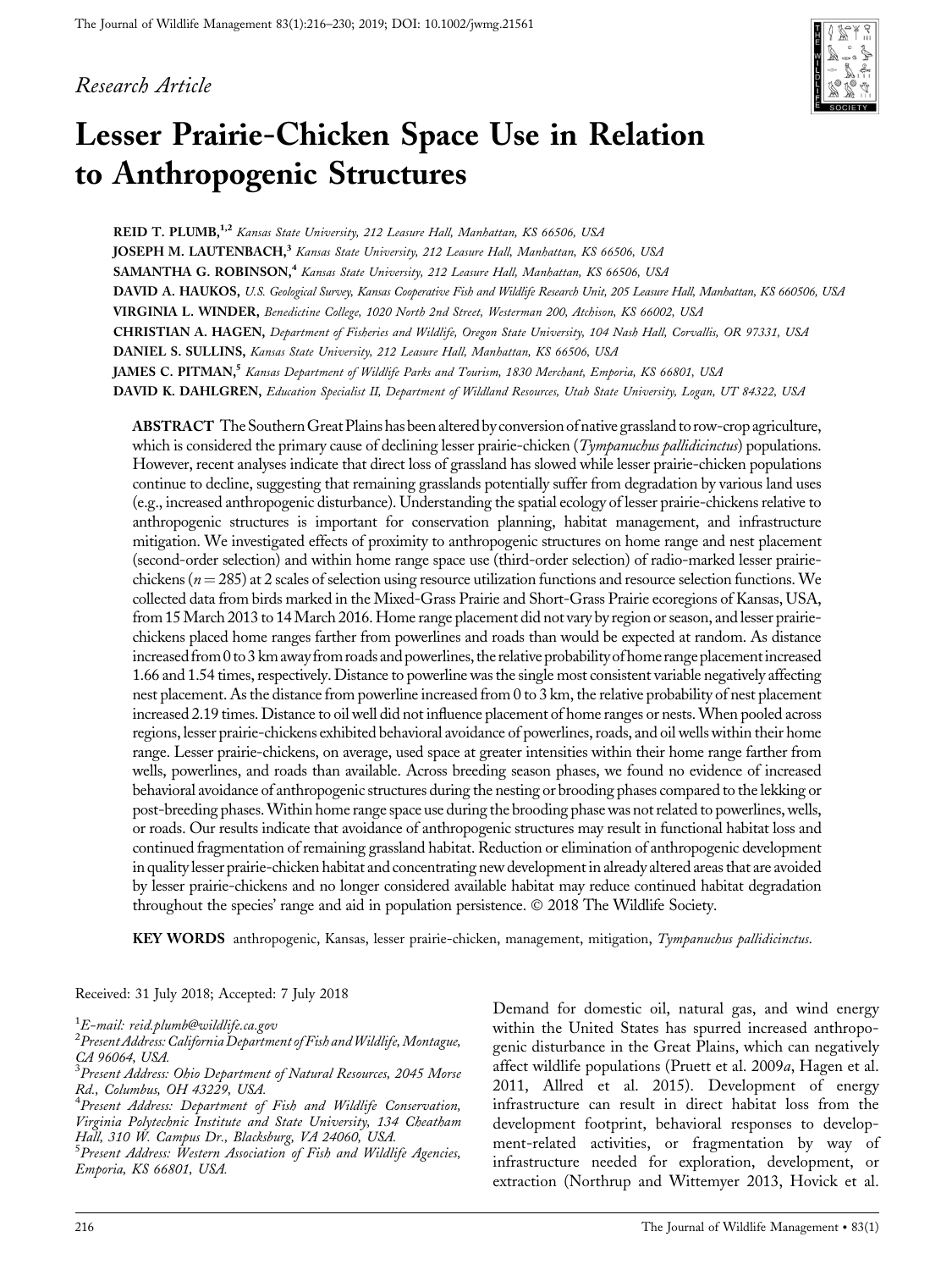2014, Winder et al. 2014). Infrastructure development can cause direct mortalities from collisions with the structures themselves or vehicles, exacerbate fragmentation by providing access to further development, and provide travel corridors and perching sites for mammalian and avian predators (Wolfe et al. 2007, Naugle et al. 2011, Northrup and Wittemyer 2013, Allred et al. 2015).

The lesser prairie-chicken (Tympanuchus pallidicintus) is an endemic prairie grouse that resides in the southern Great Plains of Texas, New Mexico, Oklahoma, Kansas, and Colorado, USA, and has experienced significant declines in population size and occupied range during the last several decades (Hagen et al. 2013, Boal and Haukos 2016). Rangewide declines have been associated with the loss of habitat quantity and quality resulting from conversion of native prairie to cropland, energy development, invasive species, and unmanaged grazing (Hagen et al. 2004, Boal and Haukos 2016, Rodgers 2016, Van Pelt 2016). The lesser prairie-chicken has been petitioned for protection under the 1973 Endangered Species Act twice since 1995 but remains under review in response to a petition following a 2015 judicial ruling and subsequent removal of the species from the Federal List of Endangered and Threatened Wildlife in 2016. Despite the species' contentious legal status, threats to population persistence continue with increasing pressure from energy exploration and development, necessitating continued investigation of anthropogenic effects on lesser prairie-chicken populations.

In 2017, an estimated 88% of the remaining range-wide population of lesser prairie-chickens occurs in the Sand Sagebrush Prairie (SSPR), Short-Grass Prairie-Conservation Reserve Program Mosaic (SGPR), and Mixed-Grass Prairie (MGPR) ecoregions of Kansas (McDonald et al. 2014). Strategies for protection of the lesser prairie-chicken and its habitat are inherently complex because much of the species' range is rich with energy resources and widely used for fossil fuel exploration and extraction (Hagen and Giesen 2005, Bartuszevige and Daniels 2016, Van Pelt 2016). Research on multiple species of prairie grouse, including the lesser prairie-chicken, has demonstrated that these species are sensitive to anthropogenic disturbance on the landscape (e.g., Hagen 2010, Hovick et al. 2014). Most research investigating effects of anthropogenic disturbance on lesser prairie-chicken ecology has focused outside of their core area in the Sand Shinnery Oak Prairie (SOPR) ecoregion of Texas and New Mexico (Grisham et al. 2014, Godar 2016, Griffin 2016) and the southernmost portion of the MGPR ecoregion in Oklahoma (Pruett et al. 2009a, b; Dusang 2011). Contemporary research of anthropogenic disturbance on lesser prairie-chicken space use ecology is lacking in the core area of their range in Kansas. Only one study, occurring in the SSPR of southwest Kansas, has occurred in the lesser prairie-chicken's core area (Robel et al. 2004, Pitman et al. 2005, Hagen et al. 2011). Researchers have not investigated the effects of anthropogenic disturbance on lesser prairiechicken ecology in either the northern portion of the MGPR or the SGPR in south-central and northwest Kansas, respectively, or investigated if these effects vary regionally.

Additionally, researchers have examined the apparent avoidance of anthropogenic disturbance, but true avoidance, based on behavioral observations, has not been quantified for the genera, except in the congeneric populations of greater prairie-chickens (Tympanuchus cupido; Winder et al. 2014, Hovick et al. 2014, Bartuszevige and Daniels 2016).

Habitat, or "the resources and conditions present in an area that produce occupancy—including survival and reproduction—by a given organism" (Hall et al. 1997:175), varies in quality based on the accessibility of resources, whereby selection is an active process in which individuals can assess the quality of each habitat patch and are free to move to the highest quality patch (Haukos and Zavaleta 2016). Initial declines in lesser prairie-chicken populations were associated with direct habitat loss from conversion of native prairie to row-crop agriculture (Boal and Haukos 2016). However, for the last 2 decades, direct loss of grassland in the northern extent of the species range has been minimal (Ross et al. 2016, Spencer et al. 2017). Current lesser prairie-chicken populations have continued to decline despite grassland quantity remaining stable, suggesting that degradation of remaining grassland habitat may be the culprit. If increased anthropogenic development within the lesser prairie-chicken range results in behavioral displacement, avoidance, or a reduction in the probability of selection of otherwise quality habitat, especially for nesting and brooding, then the grassland habitat has either been degraded or functionally lost (Robel et al. 2004). Pitman et al. (2005), for example, estimated that in the SSPR of southwest Kansas anthropogenic features reduced their field site 53% from 13,380 ha of available habitat to 7,114 ha through avoidance behavior. Alternatively, if females select habitat near anthropogenic structures (e.g., oil wells), which results in failed nests, broods, or increased female mortality, then the habitat would become an ecological trap (Aldridge and Boyce 2007). Reduction in the availability or quality of grassland habitat could have severe negative effects on reproduction, recruitment, and population persistence, especially when coupled with an already fragmented landscape. Relating the impact of anthropogenic development on lesser prairie-chicken-habitat relationships is vitally important to understanding potential negative population consequences and directing appropriate mitigation strategies for industrial development.

We assessed lesser prairie-chicken space use and nest site selection to anthropogenic structures in the northern portion of the MGPR and the SGPR in Kansas at 2 scales of selection: second order (i.e., home range and nest placement) and third order (i.e., differential space use within a home range; Johnson 1980). Our specific objectives were to quantify effects of anthropogenic structures on lesser prairiechicken home range placement and space use between ecoregions for both 6-month seasons (i.e., breeding and nonbreeding), and within breeding season phases (i.e., lekking, nesting, brooding, post-breeding); investigate the influence of anthropogenic structures on nest-site selection; and provide distances that may buffer effects of these structures for use in development of future conservation and mitigation strategies. We predicted lesser prairie-chickens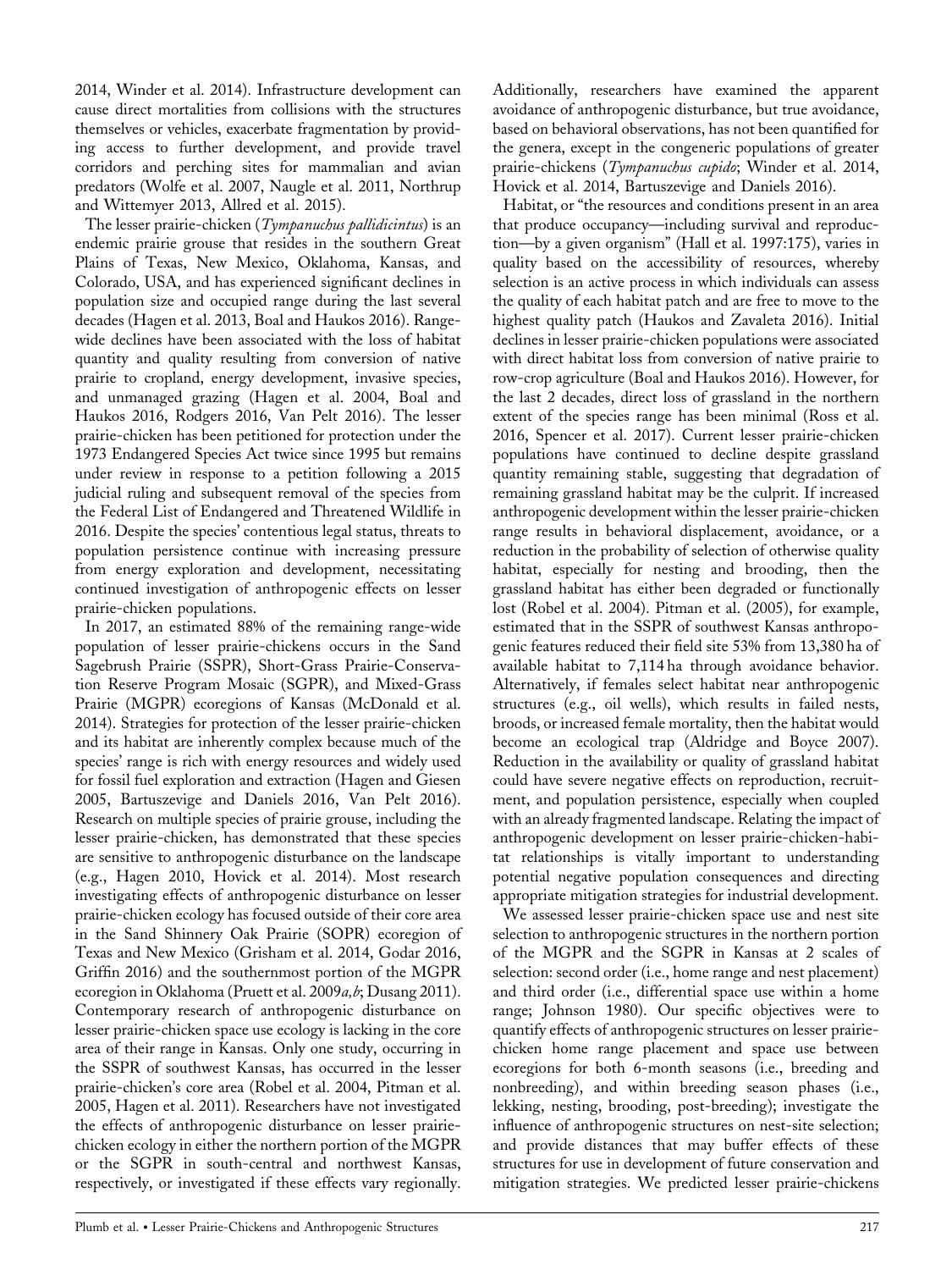

Figure 1. Study sites in northwest and south-central Kansas, USA, where we measured lesser prairie-chicken (LPC) space use, home range placement, and nest site selection in relation to anthropogenic structures, 2013–2016. Study areas in Kansas included northwest, with 2 sites (Logan in Logan County and Gove in Gove County), and south-central, with 2 sites (Red Hills in Kiowa and Comanche counties and Clark in Clark County).

would place home ranges, nests, and use space within their home range farther from structures than available; females would exhibit heightened avoidance of structures during the nesting and brooding phases of the breeding season; and lesser prairie-chicken home range placement and within home range space use would vary between ecoregions, with the magnitude of the effect of anthropogenic structures being greater in south-central Kansas (more intact landscape) than in northwest Kansas (fragmented landscape). Additionally, we predicted that the influence of anthropogenic structures would not differ between the 2 6-month breeding and nonbreeding season because anthropogenic structures do not change between seasons.

## STUDY AREA

Our research was conducted from 15 March 2013 to 14 March 2015 in the SGPR (i.e., northwest Kansas) and MGPR and SSPR ecoregions (i.e., south-central Kansas) of Kansas, which supported approximately 88% of the rangewide lesser prairie-chicken population in 2017 (McDonald et al. 2017). We collected data during 2 6-month biological seasons, the breeding season (15 Mar–15 Sep) and nonbreeding season (16 Sep–14 Mar; Winder et al. 2017, Robinson et al. 2017). We established study area boundaries

by creating minimum convex polygons around all very high frequency (VHF) and satellite platform transmitting terminal (SAT-PTT) locations generated from marked birds in each area, excluding dispersal events (unidirectional movements >5 km), using the minimum bounding geometry tool in ArcGIS 10.2 (Environmental Systems Research Group [ESRI], Redlands, CA, USA; Robinson et al. 2017). Each study area was comprised of 2 field sites in each ecoregion. The northwest Kansas study area was  $1,714 \text{ km}^2$  and encompassed sites located in Gove and Logan counties (Fig. 1). Research in the Gove County site was conducted solely on private lands. Research in Logan County was centered on The Smoky Valley Ranch owned and managed by The Nature Conservancy and surrounding private lands.

The northwest study area was a mosaic of short-grass and mixed-grass prairies, land enrolled in the Conservation Reserve Program (CRP) with the United States Department of Agriculture, and row-crop agriculture on silt-loam soils (McDonald et al. 2014). Long-term average temperatures in the study area ranged between  $-8.5^{\circ}$ C and 33.1°C (High Plains Regional Climate Center [HPRCC] 2017). Elevation ranged from 733 m to 961 m (U.S. Geological Survey [USGS] 2015). Long-term average annual precipitation in the northwest study area ranged from 46.7 cm to 56.6 cm and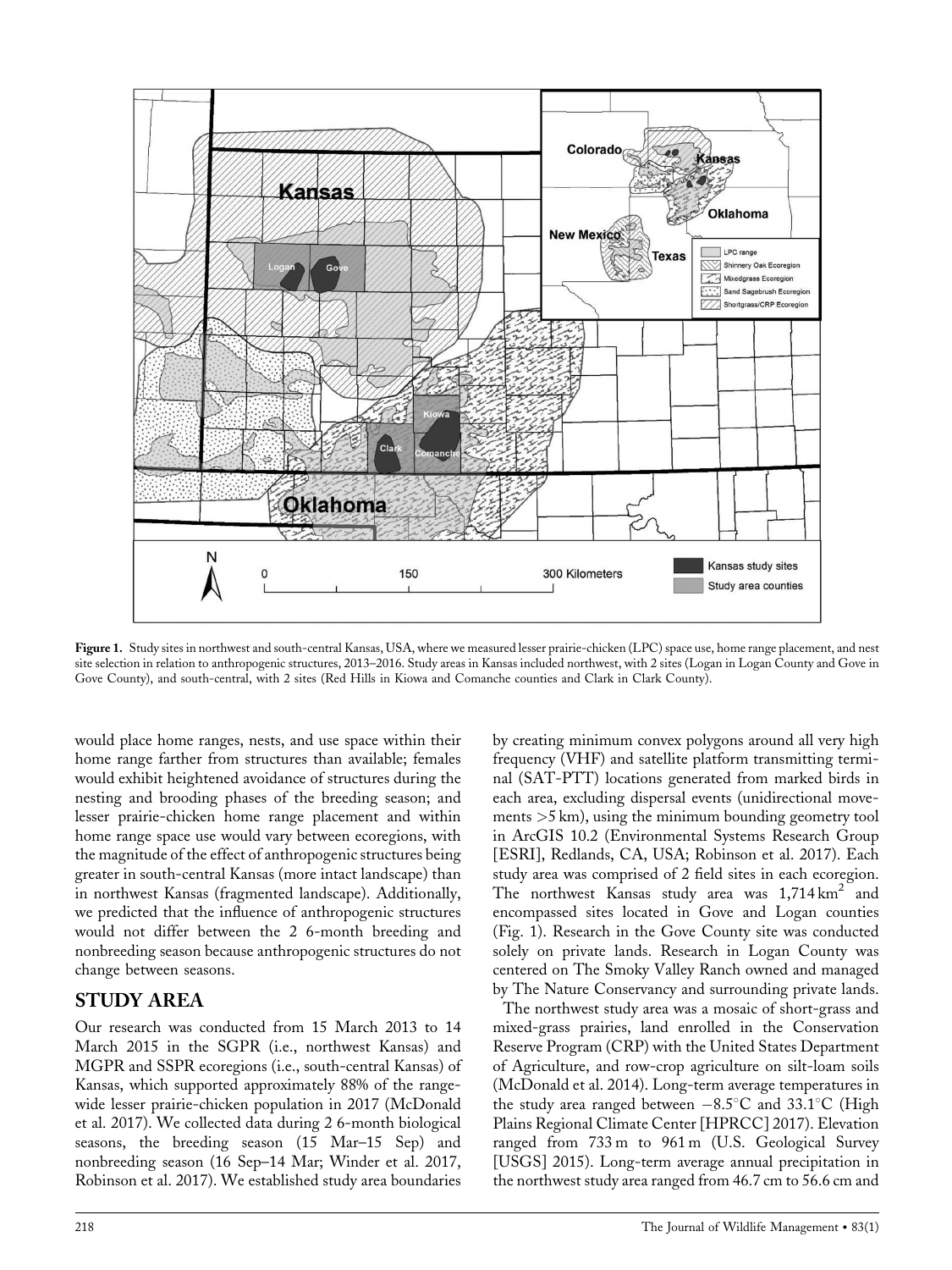the average frost-free period ranged from 132 days to 168 days (Kansas State University [KSU] 2018, HPRCC 2018). During the study period, annual precipitation was 56.6 cm, 65.3 cm, and 53.6 cm for 2013, 2014, and 2015, respectively. Annual temperatures ranged from minimums of  $-20.0\degree$ C,  $-23.9\degree$ C, and  $-20.6\degree$ C to maximums of 41.7°C, 38.3 $^{\circ}$ C, and 38.9 $^{\circ}$ C in 2013, 2014, and 2015, respectively (HPRCC 2018). Dominant vegetation in the region included blue grama (Bouteloua gracilis), hairy grama (B. hirsuta), buffalograss (B. dactyloides), little bluestem (Schizachyrium scoparium), sideoats grama (B. curtipendula), big bluestem (Andropogon gerardii), Illinois bundleflower (Desmanthus illinoensis), prairie sunflower (Helianthus petiolaris), annual buckwheat (Eriogonum annum), sand milkweed (Asclepias arenaria), nine-anther dalea (Dalea enneandra), and western ragweed (Ambrosia psilostachya; Lauver et al. 1999). Some of the grass species originally planted within the CRP fields included little bluestem, sideoats grama, big bluestem, switchgrass (Panicum virgatum), blue grama, buffalograss, and Indian grass (Sorghastrum nutans; Fields et al. 2006). After original planting in the mid-late 1980s, some CRP fields were interseeded with forbs in the mid-1990s including white sweet clover (Melilotus alba), yellow sweet clover (M. officinalis), Maximillian sunflower (Helianthus maximiliani), Illinois bundleflower, purple prairie clover (Dalea purpurea), and prairie coneflower (Ratibida columnifera; Fields et al. 2006). Wheat, sorghum, and corn were the major crops in the region. Dominant fauna in northwest Kansas consisted of coyote (Canis latrans), swift fox (Vulpes velox), striped skunk (Mephitis mephitis), northern harrier (Circus cyaneus), Swainson's hawk (Buteo swainsoni), red-tailed hawk (Buteo jamaicensis), ring-necked pheasant (Phasianus colchicus), white-tailed deer (Odocoileus virginianus), and mule deer (Odocoileus hemionus; Robinson et al. 2017). The dominant land uses in this region were rotational and season-long livestock grazing, row-crop agriculture, CRP, oil extraction, electrical distribution, and rural towns.

The northwest Kansas landscape was comprised of 54.0%, 36.0%, and 7.4% grassland, crop, and CRP, respectively (Robinson et al. 2018). The northwest Kansas site was characterized as a fragmented grassland landscape (Robinson et al. 2018). The density of anthropogenic structures in northwest Kansas was 0.34 oil wells/km<sup>2</sup>, 0.31 km of powerline/ $km^2$ , and 0.43 km of road/ $km^2$ , respectively.

The south-central Kansas study area was  $1,203 \text{ km}^2$  and encompassed sites located on private lands in Kiowa, Comanche, and Clark counties (Fig. 1). This area consisted of mixed-grass prairie on loamy soils, with primary land uses of livestock grazing, oil and gas extraction, and limited rowcrop agriculture in bottomland areas. Long-term average temperatures ranged from  $-7.5^{\circ}$ C to 33.8 $^{\circ}$ C (HPRCC 2017). Elevation ranged from 515 m to 703 m (USGS 2015). Long-term average annual precipitation in the south-central study area ranged from 56.6 cm to 72.5 cm and the average frost-free period ranged from 144 days to 225 days (KSU 2018, HPRCC 2018). During the study period, annual precipitation was 72.4 cm, 63.2 cm, and 70.6 cm for 2013,

2014, and 2015, respectively. Annual temperatures ranged from minimums of  $-18.9^{\circ}$ C,  $-22.2^{\circ}$ C, and  $-14.4^{\circ}$ C to maximums of 42.2°C, 38.9°C, and 41.7°C in 2013, 2014, and 2015, respectively (HPRCC 2018). Dominant vegetation within the region included little bluestem, blue grama, hairy grama, sideoats grama, buffalograss, sand dropseed (Sporobolus cryptandrus), alkali sacaton (S. airoides), Louisiana sagewort (Artemisia ludiviciana), annual sunflower (Helianthus annuus), western ragweed, sand sagebrush, Russian thistle (Salsola kali), kochia (Kochia scoparium), and eastern redcedar (Juniperus virginiana; Lauver et al. 1999). Dominant fauna in south-central Kansas consisted of coyote, striped skunk, American badger (*Taxidea taxus*), northern harrier, red-tailed hawk, ring-necked pheasant, and white-tailed deer (Robinson et al. 2017).

The south-central Kansas landscape was comprised of 86.7%, 8.9%, and 2.2% grassland, crop, and CRP, respectively. The south-central region of Kansas was characterized by large intact tracts of native mixed-grass prairie with minimal row-crop agriculture and was less fragmented than northwest Kansas (Robinson et al. 2018). The density of anthropogenic features in south-central Kansas was 0.21 wells/ $\text{km}^2$ , 0.29 km of powerline/km<sup>2</sup>, and 0.39 km of road/km<sup>2</sup>, respectively.

# METHODS

## Radio-Telemetry

We captured lesser prairie-chickens on leks sites during spring (Mar–May) and fall (Sep–Oct) of 2013–2015 using walk-in drift traps, rope-triggered drop-nets, and magnetic drop-nets (Haukos et al. 1990, Silvy et al. 1990, Schroeder and Braun 1991). We identified sex using the presence of air-sacs, greater pinnae length in males, and tail feather color (females have barred tail feathers and males have mainly black tail feathers; Copelin 1963).

We marked female lesser prairie-chickens with either a 15-g bib-style VHF transmitter (A3960, Advanced Telemetry System, Isanti, MN, USA) or a rump-mounted 22-g SAT-PTT global positioning system (GPS) transmitter (Solar Argos-GPS PTT 100, Microwave Telemetry, Columbia, MD, USA; Bedrosian and Craighead 2007, Wegge et al. 2007). We opportunistically equipped male lesser prairie-chickens with the remaining SAT-PTT transmitters after females stopped attending leks in May. We used male prairie-chicken data in nonbreeding season analyses because home range size and space use behavior did not differ between sexes (Robinson et al. 2018). We released captured individuals within 20 minutes of initial capture at the capture site. All capture and handling procedures were approved by the Kansas State University Institutional Animal Care and Use Committee (protocols 3241 and 3703) and Kansas Department of Wildlife, Parks, and Tourism scientific collection permit (SC-042-2013, SC-079-2014, SC-001-2015, SC-014-2016).

We located lesser prairie-chickens equipped with VHF transmitters 3–5 times/week and collected spatial locations via triangulation (Cochran and Lord 1963). We triangulated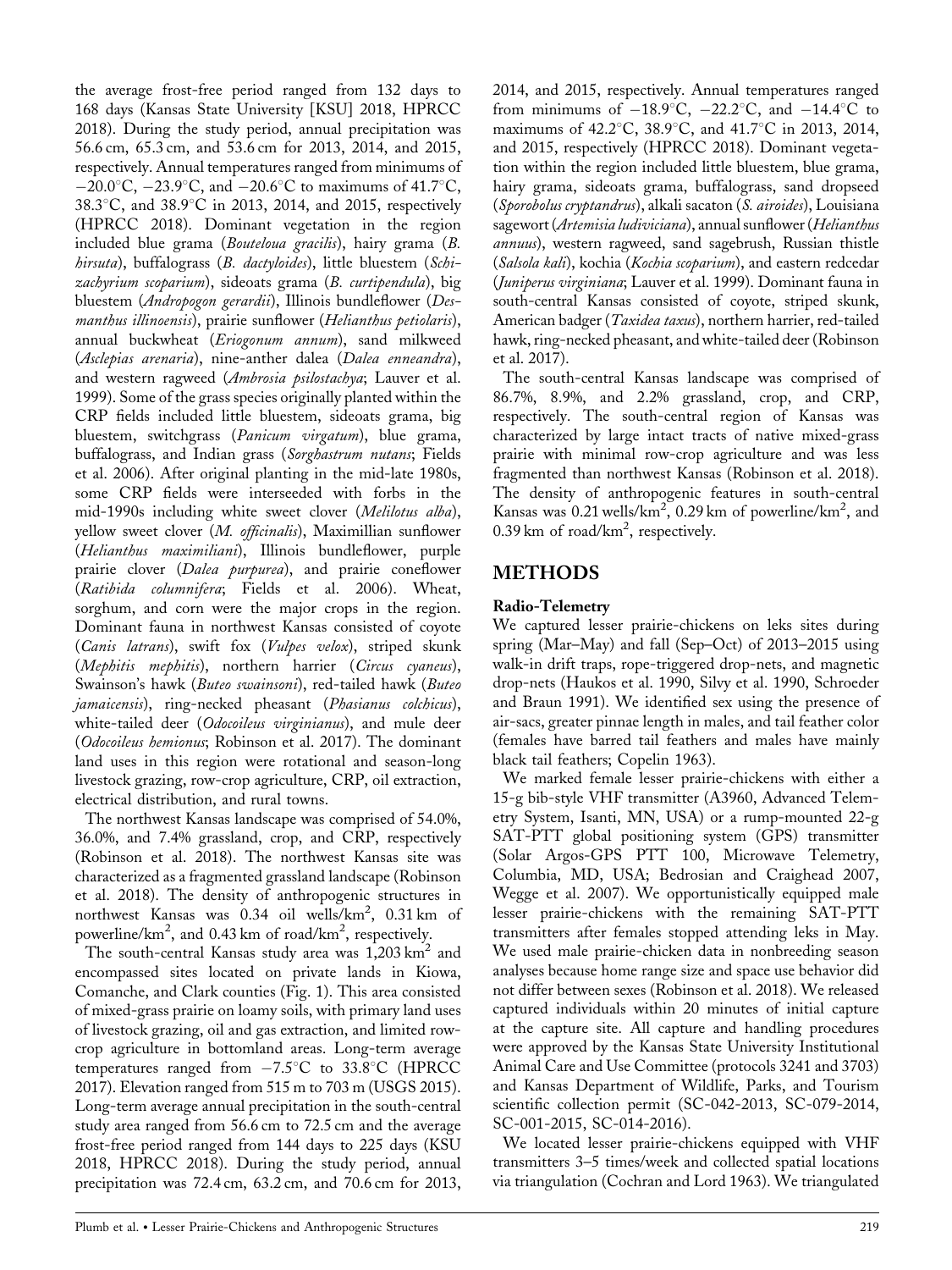individuals from 3–5 locations using a 3-element hand-held Yagi antenna and either an Advanced Telemetry Systems Receiver (R4000, R4500) or a Communications Systems 49 Receiver (R1000, Communications Specialists, Orange, CA, USA). We took bearings of locations  $\geq$ 15 degrees apart and within 20 minutes to decrease error from bird movement. We used Location of a Signal (LOAS; Ecological Software Solutions LLC, Hegymagas, Hungary) to estimate the Universal Transverse Mercator (UTM) location and error polygon around the location of the individual. If individuals could no longer be located because of dispersal from the study area, we used a fixed-wing Cessna aircraft (Cessna, Wichita, KS) to locate the lost individual. Birds outfitted with a SAT-PTT transmitter recorded up to 10 GPS positions a day with 18-m accuracy between 0600 and 2200. We downloaded points weekly from the Argos satellite system (CLS America, Largo, MD, USA) to obtain UTM locations, locate nests, and find mortalities. We tracked marked lesser prairiechickens from date of capture until they emigrated from the study area and we could no longer locate the lost individual, the radio failed, or the animal died.

## Breeding Season Phases

Lesser prairie-chicken space use varies depending on the behavioral phase and season (Riley et al. 1994, Jamison 2000, Plumb 2015, Robinson 2015). Therefore, the probability of interaction with and the magnitude of influence from anthropogenic development on lesser prairie-chicken space use likely varies and should be investigated separately for each phase and season. During the breeding season, we categorized behavioral phases for each female using empirical data of reproductive status (e.g., lekking, nesting, brood rearing, post-breeding) to generate biologically relevant estimates of space use rather than using subjective calendar dates.

We defined lekking, the time when females were visiting leks, as the time from capture or start of the breeding season (15 Mar) to the start of nest initiation and the time between a failed nest and nest initiation of a renest attempt. We pooled the nesting phase across all nest attempts and began at the start of nest initiation until we determined the fate of the nest. At this juncture, females could enter the brooding phase if the nest was successful, enter back into the lekking phase for another breeding attempt, or omit from further breeding attempts and enter the post-breeding phase. Females that had successful nests entered the brooding phase until we determined the fate of the brood using brood flushes. If a brood failed between brood flushes, we used themedian date as the transition from the brooding phase into the post-breeding phase. We determined the end of the breeding season as the average date of brood break up (15 Sep). Females could end the breeding season in either the brooding phase if the brood was still with the female until the average brood break up date, or in the post-breeding phase if all other breeding attempts failed.

## Spatial Analysis

Space use.—We collected spatial locations using VHF and SAT-PTT transmitters at 2 different temporal resolutions: 3–5 locations/week for VHF and approximately 70

locations/week for SAT-PTT transmitters. Differences in data resolutions required us to use separate methods of space use estimation. We used a fixed-kernel density estimator within the function kernelUD in the program adehabitatHR (Calenge 2006) of the statistical program R (R Core Development Team, Vienna, Austria) to estimate space use for coarse temporal spatial data generated from VHFmarked individuals. We used the dpik function in the program KernSmooth (KernSmooth version 2.23-15, [https://cran.r-project.org/package=KernSmooth,](https://cran.r-project.org/package=KernSmooth) accessed 29 June 2015) to select a direct plug-in bandwidth for smoothing of the kernel estimation (Wand and Jones 1995). We created utilization distributions (UD) for all marked individuals that had  $\geq$ 25 locations each for both breeding and nonbreeding seasons (Pruett et al. 2009b). We did not estimate VHF UDs for specific breeding season phases because there were not enough locations collected within each phase to meet the minimum location requirement.

We estimated space use of SAT-PTT-marked individuals using the Brownian bridge movement model (BBMM; Horne et al. 2007) with the BBMM function in the BBMM package (Nielson et al. 2012) of the statistical program R. The BBMM is a continuous-time stochastic model of movement in which the probability of being in a specific space at a given time is conditioned on starting and ending locations, time elapsed between those 2 locations, error associated with the transmitter, and mobility of the organism (Horne et al. 2007). This methodology explicitly makes use of auto-correlated telemetry data and is well suited for GPS data (Bullard 1991, Walter et al. 2011). We limited the sample to only females that had  $>90$  locations ( $\sim$ 10 days). We removed from the dataset birds that did not meet the location requirement.We did not use segments of the animal track that had starting and ending locations with elapsed time between them  $>2,880$  minutes ( $>2$  days) in the Brownian motion variance calculation. We estimated the biotelemetry error as 1 standard deviation from the average linear error calculated from a beacon test (5.7 m; Nielson et al. 2012).

For both methods of estimation, we used only female locations to estimate space use during the breeding season. Females influence population demography because they take sole parental care of the young and they were our focus during the breeding season (Hagen et al. 2008). To investigate nest site selection and female space use separately, we removed all repeat nest locations from female space use data during the breeding season so we would not bias the UD (Hagen et al. 2011). We conducted a separate analysis investigating the relationship between nest placement and anthropogenic structures.

Space use centroids.—We defined space use centroids as the geographic center of the 1% isopleth polygon of the BBMM and kernel UDs. We choose the 1% percent isopleth polygon because it represents the area of greatest concentration of use within the UD (Winder et al. 2015). We generated isopleth polygons for each estimated BBMM and kernel UD by importing each bird's UD into the Geospatial Modeling Environment (Beyer 2012) and using the isopleth tool. We then imported isopleth polygons into ArcGIS 10.2 and used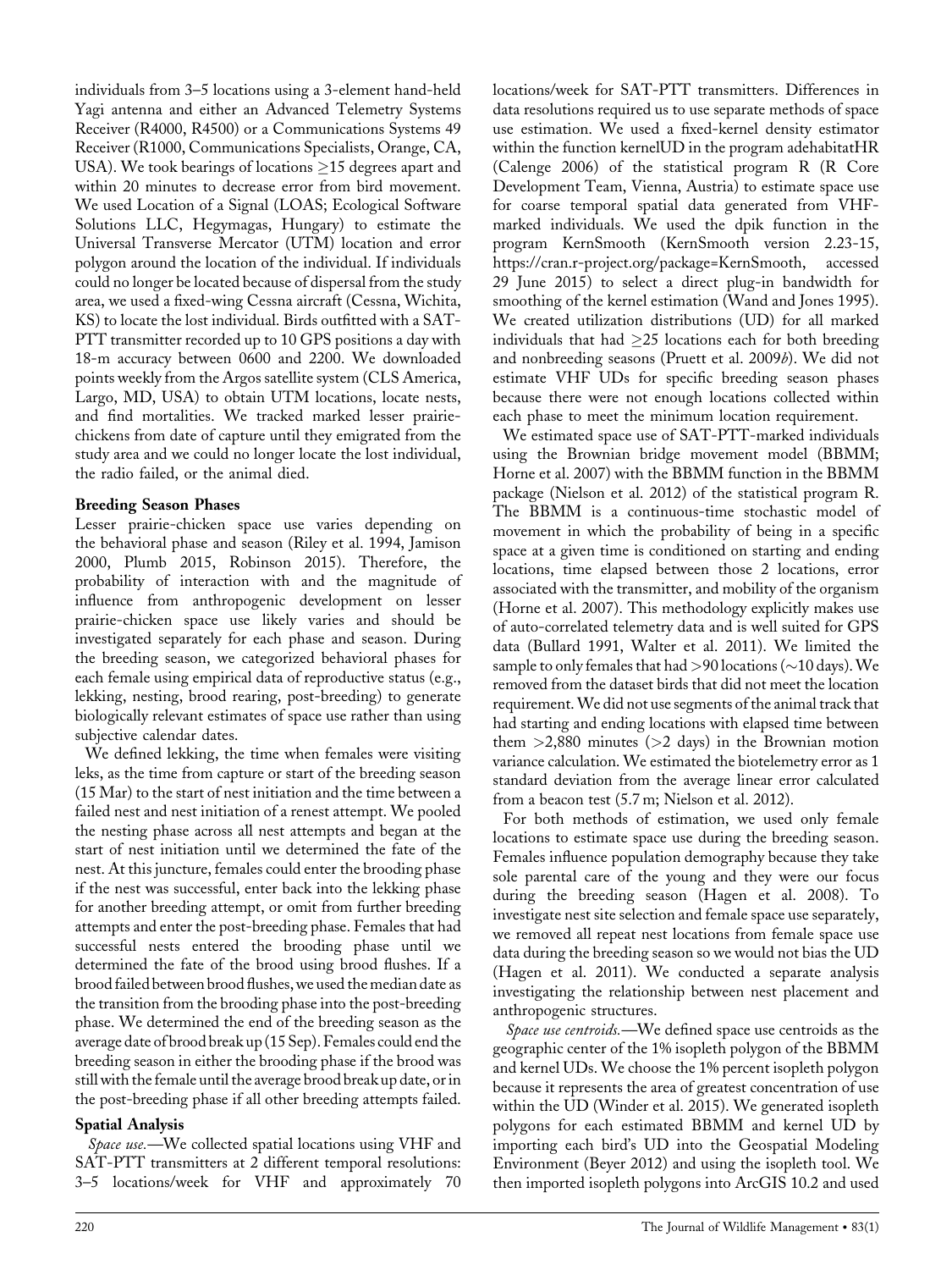the feature-to-point tool to estimate the center of gravity or centroid of each 1% percent isopleth polygon created. If multiple centroids were created for an individual UD because of large-scale movements, dispersal, or different areas selected within the home range as a result of behavioral state, we defined each centroid as an independent location of home range placement through time and used all created centroids for analysis.

Space use predictors.—We hypothesized that 3 different anthropogenic structures reported to negatively influence lesser prairie-chicken home range placement and nest site selection in other regions would influence lesser prairiechicken selection in our study areas: distance to oil and gas wells (hereafter wells), distance to distribution powerlines (hereafter powerlines), and distance to roads (county gravel and paved; Pitman et al. 2005, Pruett et al. 2009b, Hagen et al. 2011). We did not include ranch roads (i.e., unimproved 2-tracks) because these have relatively low frequency of vehicle traffic. Additionally, we did not differentiate between gravel and paved roads or distribution and transmission lines because paved roads and transmission lines occurred in low frequency within our study sites and were not often encountered by marked lesser prairiechickens. We were unable to determine the power source of all active wells on the landscape and therefore, did not distinguish among power sources operating wells. We included all roads (paved or gravel) and well pumping units (electric or gas powered) in the analysis as either well or road (Hagen et al. 2011). We collected active well and road layers from the Kansas GIS and Data and Support Center ([www.](http://www.kansasgis.org) [kansasgis.org,](http://www.kansasgis.org) accessed 9 Sep 2015). We obtained powerline layers from the Kansas Corporation Commission [\(http://](http://www.kcc.state.ks.us/) [www.kcc.state.ks.us/,](http://www.kcc.state.ks.us/) accessed 16 Sep 2014).

Anthropogenic structures are likely spatially correlated because development of a region would require a clustering of basic infrastructure (e.g., roads and powerlines), especially for oil and gas exploration and extraction. Variables exhibiting multicollinearity can be problematic for coefficients in regression modeling (Belsley et al. 1980). We tested for multicollinearity among variables using condition indices and variance decomposition rates, as described by Belsley et al. (1980), where condition indices  $\geq$  30 coupled with  $\geq$ 2 variables with variance decomposition proportions >50% indicate collinearity issues. If variables were indicated as being highly correlated, we chose the variable we felt had the greatest biological meaning according to the current knowledge of anthropogenic avoidance in published literature (Doherty et al. 2008). Further, when variables were moderately correlated, we checked for stability and consistency of regression coefficient estimates as we added predictor variables to models. If a regression coefficient switched signs when correlated variables were in the same model, we removed one variable from the analysis if the other was an important predictor (Doherty et al. 2008).

We were also interested in investigating regional and season variation in the effects of our anthropogenic predictors. We included 2 categorical variables for region and season and an interaction term to determine if the effect

of the anthropogenic variables changed as a function of either region (northwest or south-central), season (breeding or nonbreeding), or both.

#### Statistical Analysis

Second-order selection.—We used a resource selection framework (i.e., used [1] vs. available [0] study design) to test the effects of distance to anthropogenic structures on lesser prairie-chicken home range and nest placement on the landscape (Boyce et al. 2002, Manly et al. 2002). We considered the area within a 3-km buffer of home range centroids and nests as the maximum perceived area available in which a lesser prairie-chicken could place their home range or nest. We selected 3 km as the area available for home range and nest placement because the average distance of non-dispersing lesser prairie-chickens who traveled from initial marking to the last location generated within either the 6-month breeding or nonbreeding season was  $2.78 \text{ km}$  (95% CI = 2.13, 3.42). Additionally, the average distance from lek of capture to nest location was 3.35 km (95% CI = 3.12, 3.58; R. T. Plumb, Kansas State University, unpublished data). To reduce the effect of landcover type on selection and isolate the effects of anthropogenic structures, we generated cover type polygons within all 3-km buffered areas for grassland and crop using the Playa Lakes Joint Venture landcover classification layer (McLachlan 2012). We then randomly distributed 3 times the number of home range centroids in direct proportion to the number of centroids witnessed in grassland  $(\sim 93\%)$  and crop ( $\sim$ 7%) cover types to generate an estimate of distances to anthropogenic structures that would be available at random (Northrup and Wittemyer 2013). Unlike home range centroids, all nests were located within grassland cover types. Therefore, we randomly distributed 3 times the number of nest site locations only in grassland patches found in the 3-km buffered areas. We did not evaluate the influence of other landscape characteristics (e.g., landscape composition, terrain ruggedness, microhabitat) because we were interested in exploring only the spatial response of lesser prairie-chickens to anthropogenic structures. In doing so, we acknowledge that this approach is assuming that our disturbance metrics were not confounded by other latent sources of landscape heterogeneity. However, by using general landcover categories (i.e., grassland, crop) to constrain our placement of available locations, in relation to witnessed locations, we accounted for coarser resolution habitat selection, which allowed us to explicitly isolate effects of anthropogenic structures.

As a result of using 3 times the number of available locations compared to observed locations, our models were potentially biased toward the larger sample of available locations.We used animportanceweight,which gives fullweight to used locations but a fractional weight proportional to the ratio of observed locations to available locations (0.33) to reduced potential bias with our larger available sample. Weighting effectively adjusts the standard errors of the estimates and allows for traditional inferences of standard errors and P values for coefficient estimates (Aldridge and Boyce 2007, Carpenter et al. 2010).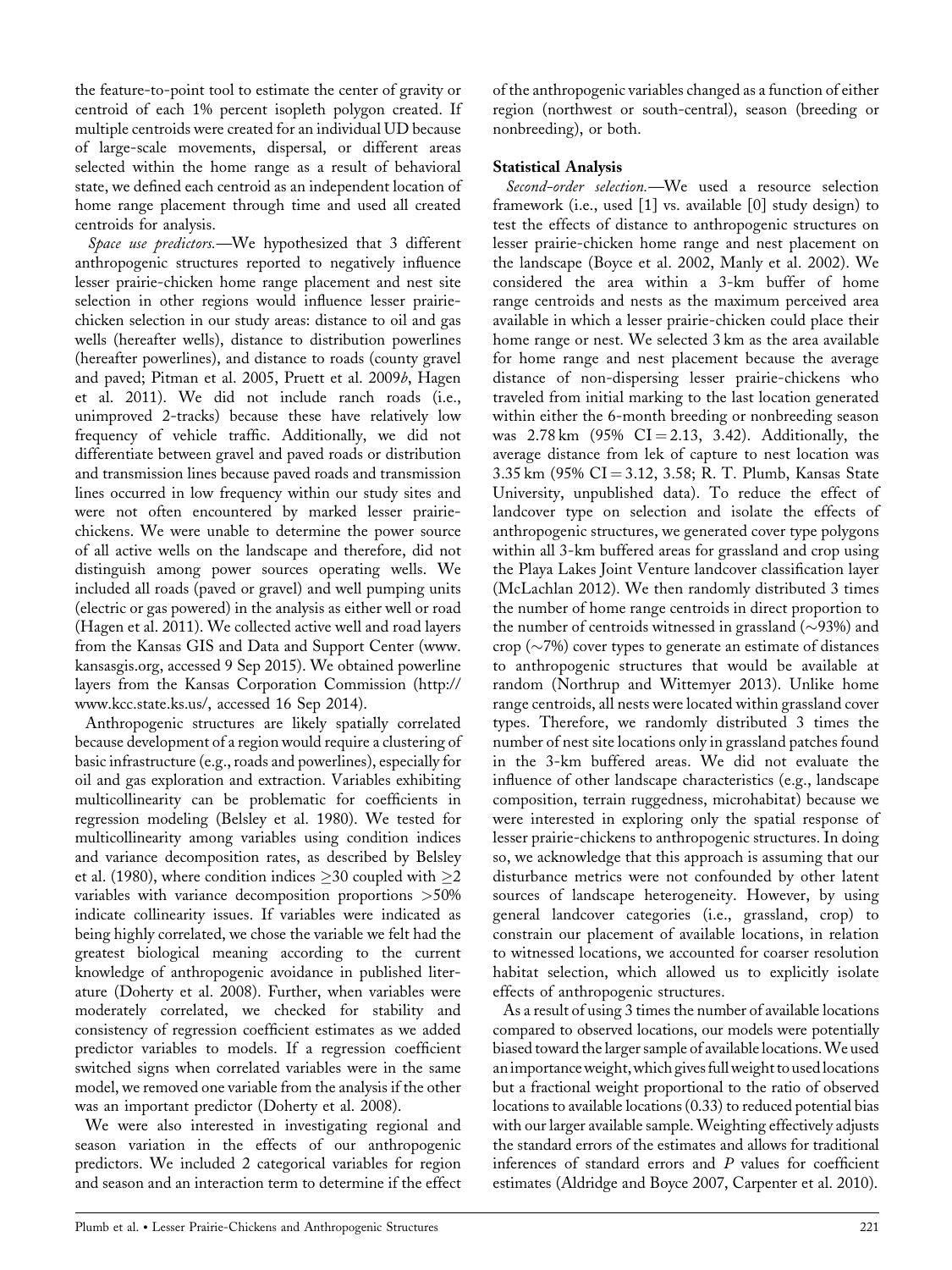For home range placement analysis, we assigned variables into 1 of 2 model categories: distance to anthropogenic structures and regional or seasonal effects. We then created models for each possible combination within each category and ranked models using Akaike's Information Criterion corrected for small samples sizes  $(AIC<sub>c</sub>; Burnham and$ Anderson 2002). We carried over models that were equally parsimonious ( $\leq$ 2  $\Delta AIC_c$ ) within each category to the next hierarchy of model selection and allowed models to compete across categories to test if the additional information increased model fit (Doherty et al. 2008). For nests, we created a set of models with each possible combination of anthropogenic variables and a categorical variable for region and ranked models using  $AIC_c$  (Burnham and Anderson 2002). We selected the model with the lowest  $AIC_c$  value and greatest model weight  $(w_i)$ . We considered models with  $\Delta AIC_c \leq 2$  to be equally parsimonious. For both analyses, if beta  $(\beta)$  coefficient estimates from the top model differed from zero (95% CI did not overlap 0), then we considered the variable to be influential. We estimated the relative probability of home range and nest placement in relation to the distance from each influential variable (0–3 km) using the predict function and plotted the relative probability of use curve while holding all other variables at their mean. We conducted all resource selection functions in Program R.

Third-order selection.—We measured differential space use relative to anthropogenic structures within the home range of each female marked with a SAT-PTT during the 6-month breeding season and both males and females during the 6 month nonbreeding season. During the breeding season, we also estimated differential space use for each of the breeding season phases. We did not use male prairie-chicken data during the breeding season because of differential space use behavior between sexes during the breeding season. We combined male and female UDs because space use behavior is similar between sexes during the nonbreeding season (Robinson et al. 2017). We did not use UDs estimated from VHF data in the third-order analysis because the BBMM estimation creates a more representative estimate of individual space use when compared to the kernel method (Horne et al. 2007). If we monitored individual lesser prairie-chickens in multiple seasons or years, we considered each 6-month breeding or nonbreeding season and breeding season phase to be independent for use of our complete data set (Winder et al. 2014). We used UDs to represent space use as a continuous, probabilistic variable. We estimated the Brownian motion variance  $\left(\widehat{\sigma}_{\text{m}}^{2}\right)$  $\left(\widehat{\sigma}_{\rm m}^2\right)$ , which is related to the animal's mobility, separately for each individual.

The spatial extent of space use and availability of variables of interest were defined by the 99% isopleth of the BBMM UD boundary for each lesser prairie-chicken's home range (Kertson and Marzluff 2011, Winder et al. 2014). We created a raster surface with  $30-m^2$  cells within the UD, where we assigned use values, bounded from 1 to 99, to each cell based on the relative volume (height) of the UD for that cell. We then  $log_e$  transformed space use data to meet assumptions of multiple linear regression models (Kertson and Marzluff 2011). We used resource utilization functions (Marzluff et al. 2004) in the RUF.fit package (Handcock 2007) for Program R to relate the effect that distance to well, road, and powerline have on lesser prairie-chicken within home range space use. Resource utilization functions are based on relative space use, where the unit of study is the individual utilization distribution. A resource utilization function relates the intensity of use to the resources available within the 99% isopleth on a cell-by-cell basis in a multiple linear regression framework to obtain  $\beta$ coefficients. These coefficients indicate the relative importance or influence of each variable to the variation in the utilization distribution of each lesser prairie-chicken (Marzluff et al. 2004, Kertson and Marzluff 2011). We developed population inferences by calculating a mean standardized  $\beta$  coefficient  $(\overline{\beta})$  for each predictor and pooled across years for each 6-month seasonal period and breeding season phase (Winder et al. 2014). We investigated regional effects by pooling across seasons for each region specifically. If the standardized coefficients differed from zero based on the range of their 95% confidence intervals, we inferred that the influence of that variable was either greater  $(+)$  or less  $(-)$  than expected compared to the availability of that resource within the home range (Marzluff et al. 2004, Winder et al. 2014).

Distance to anthropogenic structures.—We quantified distances of all estimated home range centroids to anthropogenic structures using the near tool in ArcMap 10.2. The near tool measures the shortest linear distance between locations and anthropogenic structures. Hagen et al. (2011) indicated that distance metrics that are averaged across all individuals may give spurious results because anthropogenic structures are not ubiquitously distributed across the landscape and, therefore, the distances may not produce a true representation of avoidance. To characterize distances for potential use in conservation planning and compare to Hagen et al. (2011), we used the lower tenth percentile of the distribution of observed distances because this represents the portion of the study population that occurred closest to the anthropogenic structures. Furthermore, the lower tenth percentile is not too extreme to be subject to excessive random variation in its estimation. We report all means with their associated 95% confidence intervals unless otherwise noted.

## RESULTS

We captured 273 female and 341 male lesser prairie-chickens in northwest and south-central Kansas during spring 2013, 2014, and 2015. We deployed 170 SAT-PTT transmitters (female  $= 150$ , male  $= 20$ ) and 115 VHF transmitters (all female) on captured lesser prairie-chickens. Of the 150 females marked with SAT-PTT transmitters, we successfully created 147 home range UDs during the 6-month breeding season and 87 UDs during the 6-month nonbreeding season. Within the 6-month breeding season, we created 138 UDs during the lekking phase, 124 UDs during the nesting (initial nests and re-nests) phase, 25 UDs during the brooding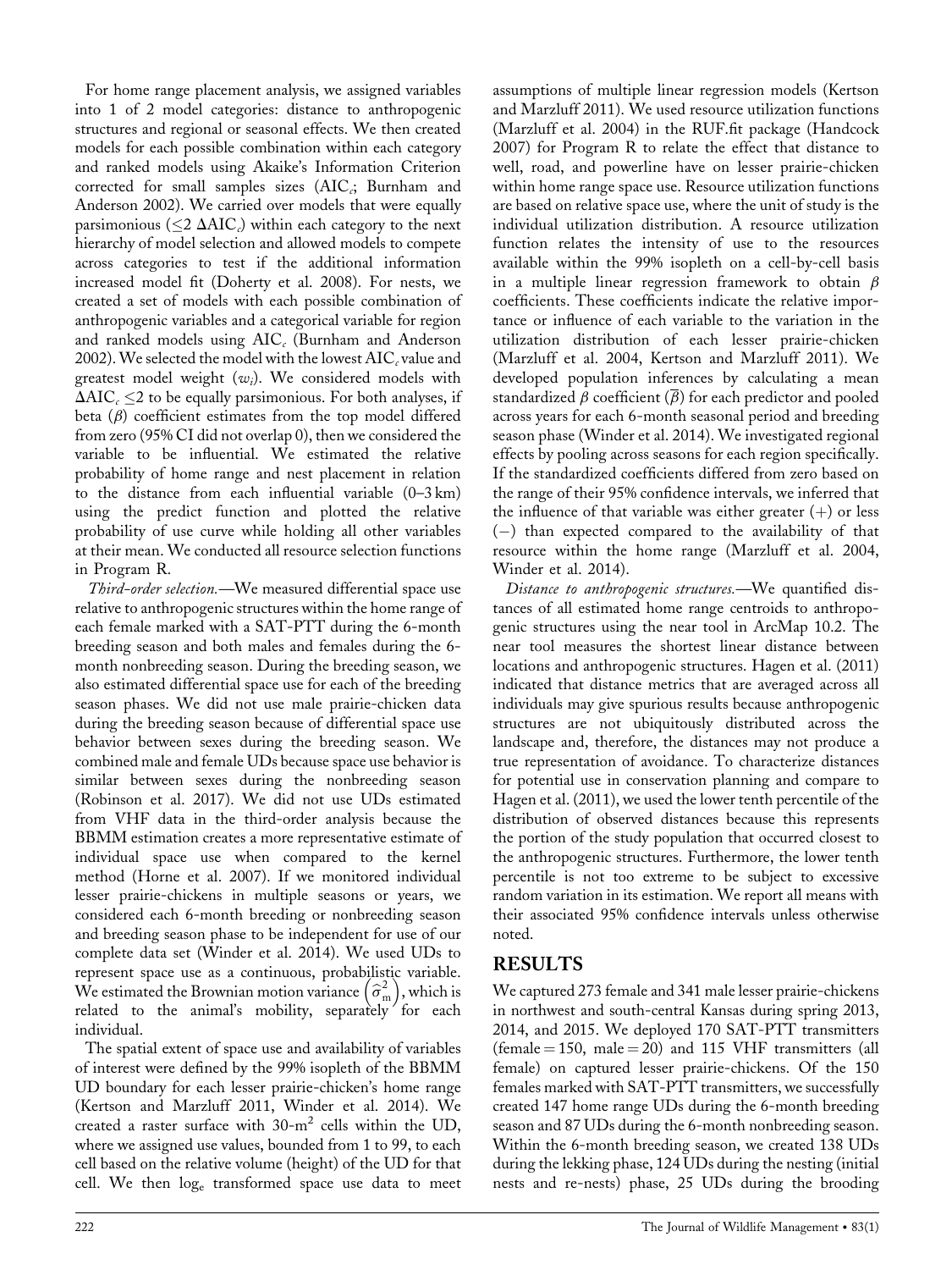phase, and 65 UDs during the post-breeding phase. Using UDs generated from VHF- and SAT-PTT-marked birds, we estimated 764 home range centroids, 322 for northwest Kansas and 442 for south-central Kansas. Pooled across regions, we generated 359 home range centroids during the breeding season and 405 during the nonbreeding season. We located 235 lesser prairie-chicken nests across all study sites (northwest  $n = 99$ , south-central  $n = 136$ ).

We calculated large variance decomposition proportions between our distance to road (87%) and distance to powerline (35%) variables as expected. However, the condition index for these variables (4.0) did not meet the suggested threshold  $(\geq 30)$  to suggest collinearity problems (Belsley et al. 1980). Therefore, for home range placement analysis, we retained all hypothesized variables in both modeling frameworks. However, for nest placement analysis, the addition of or removal of other variables switched the coefficient sign of distance to road, indicating its instability. Therefore, we removed the distance to road metric from the nest placement analysis.

#### Second-Order Selection

Home range placement.—Model evaluation of anthropogenic metrics indicated that distance to powerlines and distance to roads were the most influential predictors of home range placement and these variables composed the only parsimonious model ( $\Delta AIC_{c} \leq 2.0$ ) with the greatest support ( $w_i$  = 0.74; Table 1). The top ranked model for regional and seasonal effects was the null model (Table 1). Univariate models for region and season were also parsimonious  $(\Delta AIC_{c} \leq 2.0)$ ; however, because the null model was the top-ranked model and held the greatest model weight

Table 1. Rankings of models testing the influence of distance to anthropogenic structures and categorical variables of region (northwest and south-central) and season (breeding and nonbreeding) on lesser prairiechicken home range placement in Kansas, USA, 2013–2016.

| Model                       | $\Delta AIC^a$ | $K^{\rm b}$    | $w_i^{\rm c}$ | Dev <sup>d</sup> |  |
|-----------------------------|----------------|----------------|---------------|------------------|--|
| Linear metrics              |                |                |               |                  |  |
| Powerline+road              | 0.00           | 3              | 0.74          | 1,970.10         |  |
| Powerline+well+road         | 2.20           | 4              | 0.25          | 1,969.95         |  |
| Powerline                   | 10.00          | 2              | 0.01          | 1,995.59         |  |
| Powerline+well              | 10.90          | 3              | 0.00          | 1,993.25         |  |
| Road                        | 19.60          | 2              | 0.00          | 2,004.26         |  |
| Road+well                   | 21.60          | 3              | 0.00          | 2,004.26         |  |
| Well                        | 74.40          | $\overline{c}$ | 0.00          | 2,112.18         |  |
| Null                        | 75.60          | 1              | 0.00          | 2,118.26         |  |
| Categorical variables       |                |                |               |                  |  |
| Null                        | 0.00           | 1              | 0.51          | 2,118.26         |  |
| Region                      | 2.00           | $\overline{c}$ | 0.19          | 2,118.26         |  |
| Season                      | 2.00           | $\overline{c}$ | 0.19          | 2,118.26         |  |
| Region+season               | 4.00           | 3              | 0.07          | 2,118.26         |  |
| Region×season               | 6.00           | 4              | 0.03          | 2,118.26         |  |
| Region+season+region×season | 6.00           | $\overline{4}$ | 0.03          | 2,118.26         |  |

Difference in Akaike's Information Criterion, corrected for a small sample size.<br>Number of parameters.

Deviance.

 $(w<sub>i</sub>=0.51)$ , we did not include regional or seasonal effects in our final model.

Lesser prairie-chickens placed home ranges farther from roads  $(\beta = 0.00028, 95\% \text{ CI} = 0.00017, 0.00039)$  and powerlines  $(\beta = 0.00031, 95\% \text{ CI} = 0.00021, 0.00042)$ than would be expected at random. As distance increased from 0 to 3 km away from roads, the relative probability of home range placement increased 1.54 times (Fig. 2). Similarly, as the distance from powerline increased from 0 to 3 km, the relative probability of home range placement increased 1.66 times (Fig. 2). Distance to well was not indicated as an important predictor of home range placement.

Nest placement.—There was no single top ranked model in the model set (Table 2). We made inference based on the top 4 models, all of which were parsimonious ( $\Delta AIC_c \leq 2.0$ ) and had a combined model weight of 0.99. Distance to powerline was the single most consistent variable and was in all of the top models. Distance to well and region were not informative predictors of lesser prairie-chicken nest placement ( $\beta$  =  $-0.00008, 95\% \text{ CI} = -0.00027, 0.00012; \beta = -0.37, 95\%$ 



Figure 2. Relative probability of use curves depicting lesser prairie-chicken home range placement ( $\pm$  95% CI) in relation to the nearest powerline and road in Kansas, USA, 2013–2016.

 $\int_{d}^{c}$  Model weight.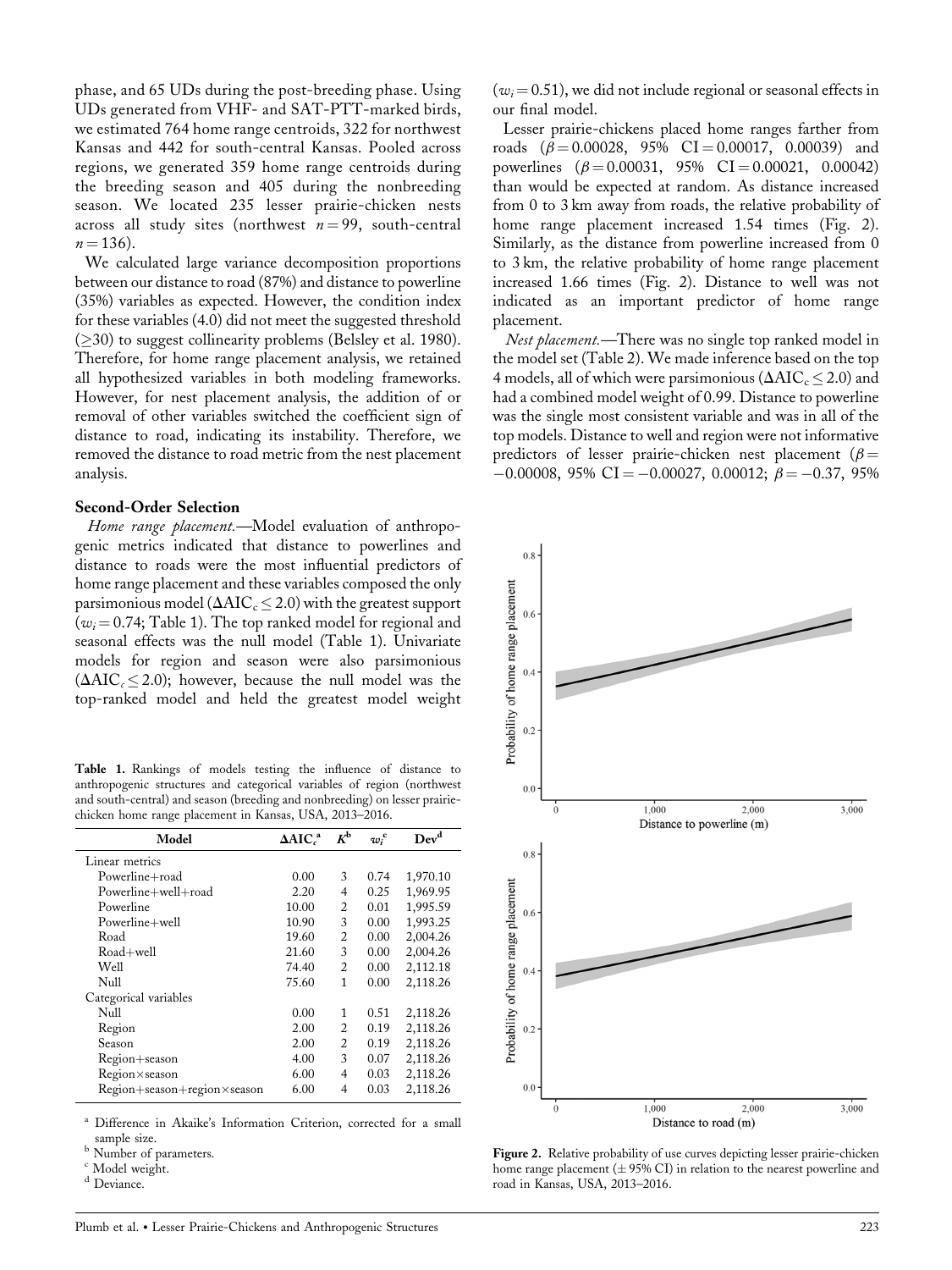Table 2. Rankings of models testing the influence of distance to anthropogenic structures and categorical variables of region (northwest and south-central) and season (breeding and nonbreeding) on lesser prairiechicken nest site selection in Kansas, USA, 2013–2016.

| Model                 | $\Delta AIC^a$ | $K^{\rm b}$    | $w_i^{\rm c}$ | Dev <sup>d</sup> |
|-----------------------|----------------|----------------|---------------|------------------|
| Powerline             | 0.00           | $\overline{c}$ | 0.34          | 603.06           |
| Powerline+region      | 0.10           | 3              | 0.32          | 600.20           |
| Powerline+well+region | 1.30           | 4              | 0.18          | 599.50           |
| Powerline+well        | 1.60           | 3              | 0.15          | 602.70           |
| Well                  | 22.90          | $\overline{c}$ | 0.00          | 640.09           |
| Region                | 23.10          | $\overline{c}$ | 0.00          | 640.47           |
| Well+region           | 24.90          | 3              | 0.00          | 640.09           |
| Null                  | 740.00         |                | 0.00          | 1,039.20         |

Difference in Akaike's Information Criterion, corrected for a small

% sample size.  $\frac{b}{b}$  Number of parameters.

<sup>c</sup> Model weight.

<sup>d</sup> Deviance.

 $CI = -0.78$ , 0.035). Distance to powerline was the only significant predictor of lesser prairie-chicken nest placement with females placing nests farther from powerlines than expected at random  $(\beta = 0.00046, 95\% \text{ CI} = 0.00031,$ 0.00062). As the distance from powerline increased from 0 to 3 km, the relative probability of nest placement increased 2.19 times (Fig. 3).

Third-order selection.—For data pooled across both regions and seasons, all anthropogenic predictors were significant (Fig. 4A). Lesser prairie-chickens, on average, used space at greater intensities within their home range farther from wells  $(\beta = 0.08, 95\% \text{ CI} = 0.05, 0.17)$ , powerlines ( $\beta = 0.10, 95\%$ )  $CI = 0.04, 0.16$ , and roads ( $\bar{\beta} = 0.11, 95\% \text{ CI} = 0.05, 0.17$ ). Within home range space use varied regionally. In northwest Kansas, individuals exhibited behavioral avoidance of powerlines ( $\bar{\beta}$  = 0.18, 95% CI = 0.10, 0.25; Fig. 4B), whereas in south-central Kansas individuals avoided oil and gas wells ( $\bar{\beta}$  = 0.12, 95% CI = 0.06, 0.17; Fig. 4C). Roads were avoided in both regions (northwest  $\bar{\beta} = 0.11$ , 95%



Figure 3. Relative probability of use curve depicting lesser prairie-chicken nest placement  $(\pm 95\%$  CI) in relation to nearest powerline in Kansas, USA, 2013–2016.

CI = 0.04, 0.19; south-central  $\bar{\beta} = 0.11$ , 95% CI = 0.02, 0.20; Fig. 4B, C). Lesser prairie-chickens used space farther from wells during the breeding ( $\bar{\beta} = 0.06$ , 95% CI = 0.01, 0.12; Fig. 4D) and nonbreeding seasons ( $\bar{\beta} = 0.10$ , 95%  $CI = 0.02, 0.19; Fig. 4E$ ). Lesser prairie-chickens used space at greater intensities farther from powerlines ( $\bar{\beta} = 0.14, 95\%$  $CI = 0.07, 0.22; Fig. 4D)$  than was available within their home ranges during the breeding season but did not avoid powerlines during the nonbreeding season. Inversely, roads were not avoided during the breeding season but were avoided during the nonbreeding season ( $\beta$  = 0.21, 95%)  $CI = 0.09, 0.32; Fig. 4E$ .

We did not observe increases in avoidance behavior during the nesting or brooding phases of the breeding season for either northwest or south-central Kansas. Females in northwest Kansas used space within their home range farther from powerlines and roads during the lekking  $(\bar{\beta} = 0.17, 95\% \text{ CI} = 0.08, 0.26; \bar{\beta} = 0.11, 95\% \text{ CI} = 0.02,$ 0.19) and nesting phases ( $\bar{\beta}$  = 0.26, 95% CI = 0.12, 0.39;  $\bar{\beta}$  = 0.27, 95% CI = 0.14, 0.40) and only powerlines during the post-breeding phase ( $\bar{\beta} = 0.08$ , 95% CI = 0.01, 0.16; Fig. 5). Distance to well was not a significant predictor for any of the breeding season phases in northwest Kansas. In contrast, distance to well was the only significant predictor for females in south-central Kansas. Females in south-central Kansas avoided wells during the lekking phase only  $(\bar{\beta} = 0.11, 95\% \text{ CI} = 0.02, 0.19; \text{Fig. 5}).$  No other predictors affected space use in the other breeding season phases for lesser prairie-chickens in south-central Kansas. Space use during the brooding phase was not related to any hypothesized predictors for either region, implying that the lack of predictive ability is a result of prairie-chickens using space in equal proportion to the resource availability within their home range (Fig. 5).

#### **Distances**

Though not all linear distance predictors affected female home range placement or within home range space use, the lowest tenth percentile of home range centroids, as described by Hagen et al. (2011), did suggest that lesser prairiechicken's space use occurs at greater distances away from roads (355 m) and powerlines (587 m) than would be expected at random (183 m, 216 m; Table 3). Differences between the tenth percentile distances of observed (467 m) and available locations (428 m) for wells was negligible. Additionally, regional differences in the tenth percentile distances were negligible (Table 3).

### DISCUSSION

Our study adds to the growing consensus that increased anthropogenic disturbance and development in grasslands negatively affects lesser prairie-chicken space use and results in behavioral displacement. We found that lesser prairiechickens consistently avoided powerlines across all analyses, avoidance of structures was exhibited across 2 scales of selection, and within home range avoidance responses were not elevated during the nesting and brooding phases of the reproductive season compared to other phases. Although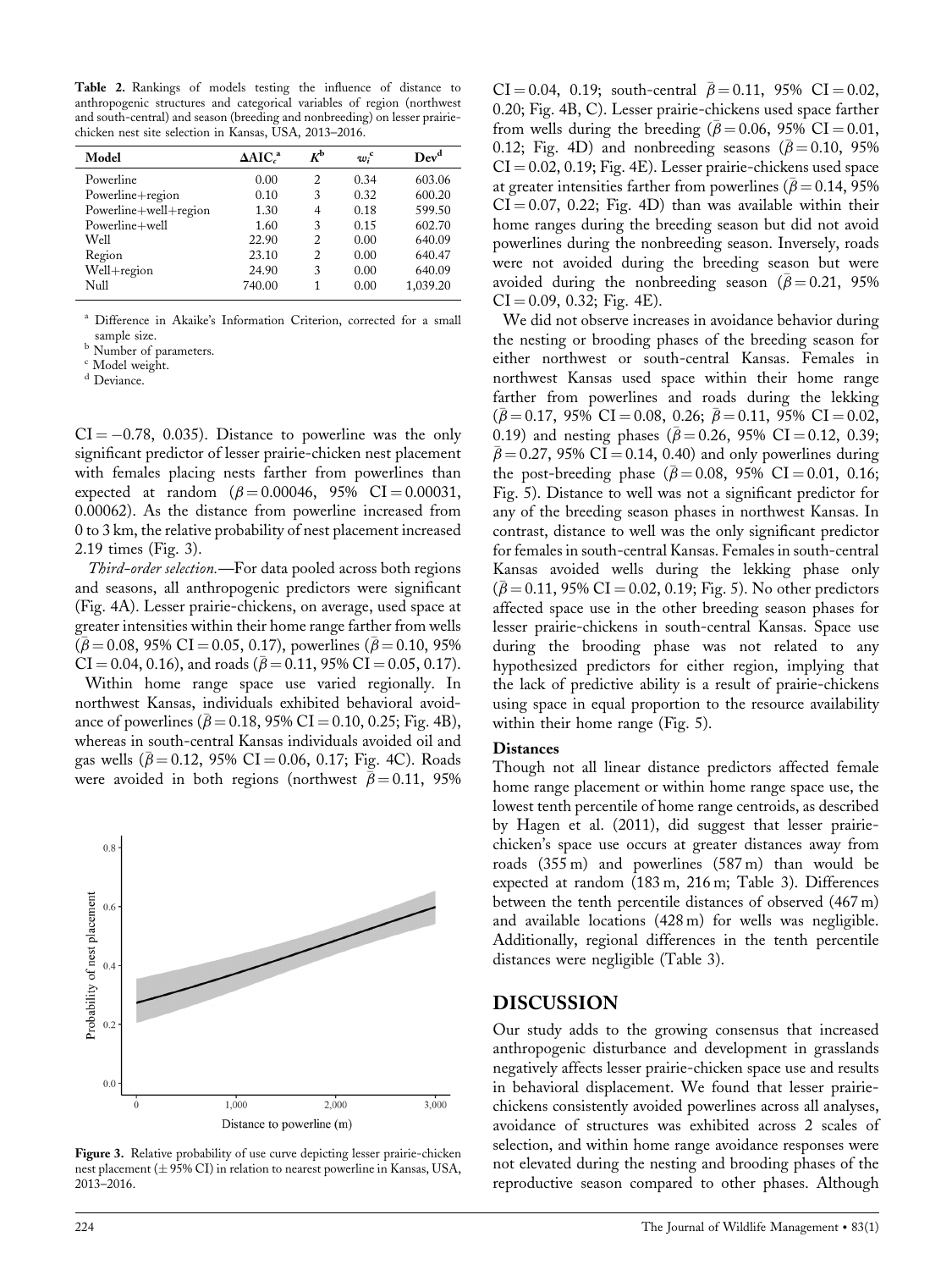direct loss of grassland in the northern extent of the lesser prairie-chicken range has been minimal during the last 2 decades, current populations have declined (Ross et al. 2016, Spencer et al. 2017). Our results, combined with others (Robel et al. 2004, Pitman et al. 2005, Pruett et al. 2009a,b, Hagen et al. 2011, Hovick et al. 2014, Winder et al. 2015), indicate that anthropogenic development, at a minimum, degrades lesser prairie-chicken habitat and may result in functional elimination of available habitat. Anthropogenic development within remaining grassland patches further exacerbates effects of previous habitat loss and fragmentation, which may be a proximate reason for continued declines.

Powerlines are one of the few structures that have been a consistent negative factor on the landscape for lesser prairiechickens and other species of prairie-grouse (Pitman et al.



Figure 4. Mean standardized  $\beta$  coefficients ( $\pm$  95% CI) of lesser prairie-chicken resource utilization functions for all data pooled across region and season in Kansas, USA (A), for northwest (B) and south-central Kansas (C) pooled across season, and for the breeding (15 Mar–15 Sep; C) and nonbreeding (16 Sep– 14 Mar; D) seasons pooled across region. Estimates represent all birds marked within each region and season regardless of fate. Asterisks denote a significant response at the population level  $(\pm 95\% \text{ CI of } \bar{\beta} s$  that do not overlap zero). A significant positive  $\bar{\beta}$  coefficient signifies behavioral avoidance and a significant negative  $\bar{\beta}$  coefficient signifies behavioral attraction.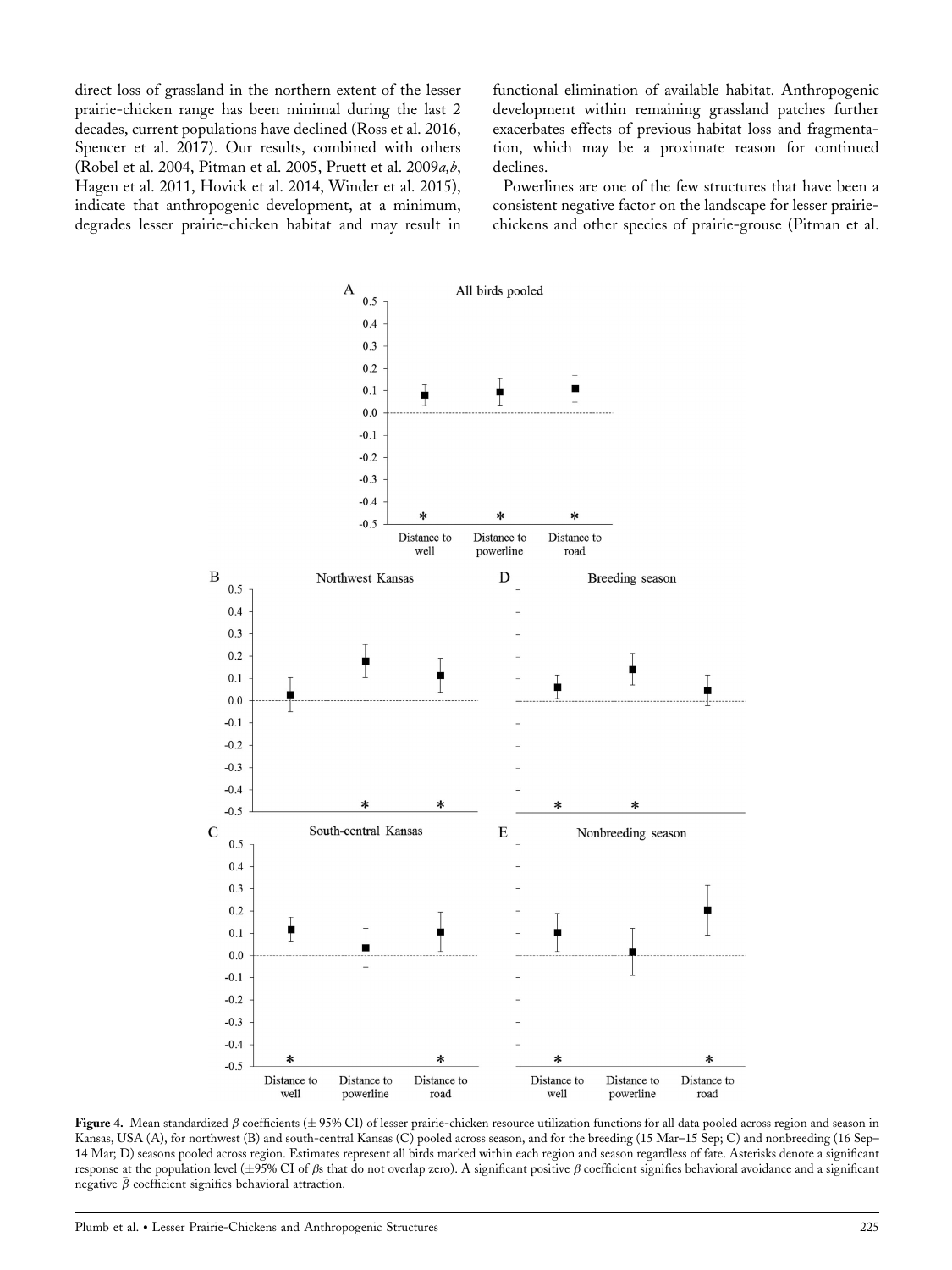

Figure 5. Mean standardized  $\beta$  coefficients ( $\pm$  95% CI) for female lesser prairie-chicken resource utilization functions within each region (northwest and south-central Kansas, USA, 2013–2016). Estimates are for each biological phase defined for the breeding season. Asterisks denote a significant response at the population level ( $\pm$ 95% CI of  $\bar{\beta}$ s that do not overlap zero). A significant positive  $\bar{\beta}$  coefficient signifies behavioral avoidance and a significant negative  $\bar{\beta}$ coefficient signifies behavioral attraction.

2005, Pruett et al. 2009b, Hagen et al. 2011, Grisham et al. 2014, Hovick et al. 2014). Powerlines have been implicated as obstructions to prairie grouse movement, nest site selection, and general habitat use (Pitman et al. 2005, Pruett et al. 2009b, Hagen et al. 2011, Grisham et al. 2014). Our results corroborate previous investigations; lesser prairie-chickens placed home ranges and nests farther from powerlines than would be expected at random and exhibited behavioral avoidance within their home ranges. Further, minimum avoidance distance of powerlines (587 m) was reasonably similar to those observed by other studies on lesser prairie-chickens (Pruett et al. 2009b, Hagen et al. 2011).

We posit that avoidance of powerlines may have been a product of 3 different mechanisms: increased predation attempts or perceived predation presence from raptors, a general neophobic response to tall structures, or ultraviolet discharges from the powerline. In prairie landscapes, perch and wait raptors such as red-tailed hawks, Swainson's hawks, rough-legged hawks (B. lagopus), ferruginous hawks (B. regalis), great horned owls (Bubo virginianus), and golden eagles (*Aquila chysaetos*) use powerlines and other standing structures for perching to scan for potential prey (Behney et al. 2011, Boal 2016). These larger and less agile raptors lack the flight skills necessary to successfully take lesser prairie-chickens in the air. Their presence has been documented as inciting a flushing response from prairiechickens but with little to no known success (Behney et al. 2011). Continued predation attempts from raptors using powerline structures may explain why lesser prairie-chickens place home ranges and use space within their home range farther from powerlines than would be expected at random.

Table 3. Summary statistics representing the mean  $(\bar{x})$ , lower and upper 95% confidence intervals (L95%, U95%), and the maximum distance of the nearest tenth percentile (10th %) of linear distances (m) between each anthropogenic structure and all observed and available home range centroids pooled across regions  $(n = 764)$ , in northwest (NW) Kansas, USA,  $(n = 322)$ , and south-central (SC) Kansas  $(n = 442)$ , USA, 2013–2016. Sample sizes for random locations were 3 times the number of observed locations.

|              | Pooled    |       |       |        | <b>NW Kansas</b> |       |       | <b>SC</b> Kansas |           |       |       |        |
|--------------|-----------|-------|-------|--------|------------------|-------|-------|------------------|-----------|-------|-------|--------|
| Feature type | $\bar{x}$ | L95%  | U95%  | 10th % | $\bar{x}$        | L95%  | U95%  | 10th %           | $\bar{x}$ | L95%  | U95%  | 10th % |
| Observed     |           |       |       |        |                  |       |       |                  |           |       |       |        |
| Well         | 1,826     | 1.743 | 1.908 | 467    | 1,987            | 1,834 | 2,140 | 437              | 1,708     | 1,621 | 1,795 | 501    |
| Powerline    | 2,218     | 2,131 | 2.304 | 587    | 1,879            | 1,768 | 1,989 | 591              | 2,465     | 2,344 | 2,585 | 584    |
| Road         | 1,925     | 1,832 | 2,017 | 355    | 1,622            | 1,501 | 1,743 | 317              | 2,145     | 2,016 | 2,275 | 391    |
| Available    |           |       |       |        |                  |       |       |                  |           |       |       |        |
| Well         | 1,678     | 1.629 | 1,726 | 428    | 1,879            | 1,796 | 1,963 | 445              | 1,531     | 1,474 | 1,587 | 421    |
| Powerline    | 1,512     | 1.462 | 1,562 | 216    | 1,344            | 1,274 | 1,414 | 208              | 1,634     | 1,565 | 1,703 | 237    |
| Road         | 1,252     | 1,206 | 1,297 | 183    | 1,000            | 951   | 1,049 | 169              | 1,434     | 1,365 | 1,504 | 212    |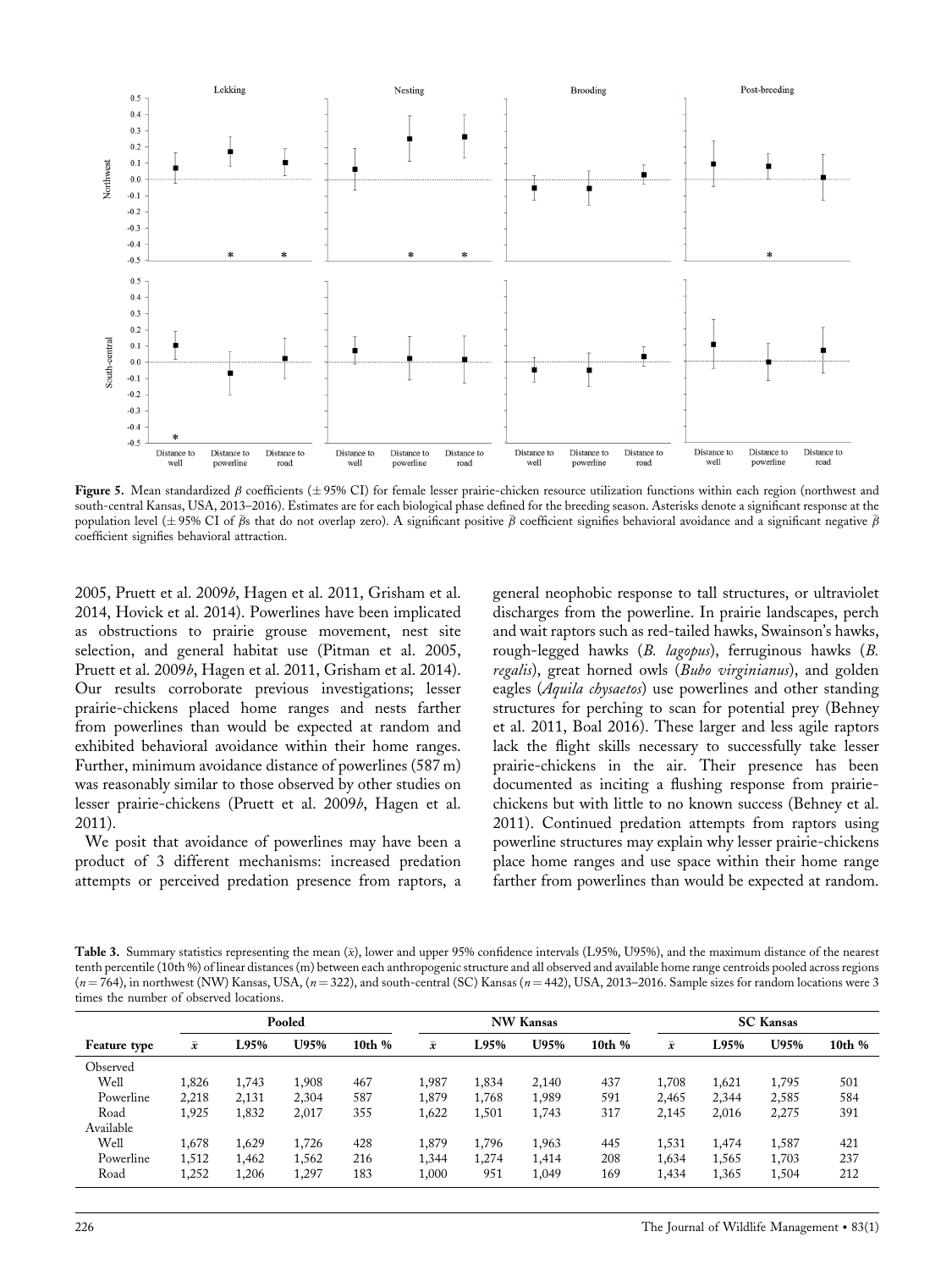A female lesser prairie-chicken that is tending a nest may be a more susceptible target than a female that can move freely at will and is not tied to a reproductive input (Hagen and Giesen 2005, Behney et al. 2011). Adult female mortality tends to peak during the nesting period (Patten et al. 2005, Hagen et al. 2007, Wolfe et al. 2007, Plumb 2015). The majority of breeding season losses are due to predation, with roughly equal proportions attributed to mammals and raptors (Haukos and Broda 1989, Holt 2012). Cause-specific mortality results from this study indicated that the majority of predation-related mortalities came from avian predators and coincided with raptor migration peaks (46%; Plumb 2015). Increased susceptibility while nesting may explain why our results indicated an elevated negative response toward powerlines with the relative probability of nest placement increasing as the distance from nearest powerline increased.

Lesser prairie-chicken avoidance of powerlines may be a result of neophobia, or an extreme fear or dislike for something new (Walters et al. 2014). Lesser prairie-chickens evolved in prairie landscapes that were mostly devoid of tall natural structures such as trees, as a consequence of limited rainfall and fire. However, as fire was removed from the landscape, trees have begun to encroach into the grassland ecosystem. Lesser prairie-chickens avoid trees such as eastern redcedar (Juniperus virginiana) and honey mesquite (Prosopis glandulos) across their range (Boggie et al. 2017, Lautenbach et al. 2017). Our results, and others, provided clear evidence that lesser prairie-chickens avoided tall anthropogenic structures such as powerlines, poles, and frame towers (Pitman et al. 2005, Hagen et al. 2011, Hovick et al. 2014, Grisham et al. 2014).

Finally, avoidance of habitat near powerlines is a perplexing behavior because the lines and pylons are neither an impenetrable physical barrier nor always associated with human traffic (Pruett et al. 2009b, Tyler et al. 2014). Integrating information on visual function with the characteristics of powerline function provides evidence that avoidance may be linked with the ability of lesser prairie-chickens to detect ultraviolet light (UV; Tyler et al. 2014). Ultraviolet discharges occur as standing corona along cables and irregular flashes on insulators, with the discharge spectrum (200–400 nm) below the lower limit of human vision but within the visible range of birds, rodents, and reindeer or caribou (Rangifer tarandus; Maruvada 2000, Tyler et al. 2014). The ability for birds to see UV light emanating from powerlines may explain the lesser prairieschickens avoidance rather than from physical or neophobic pressures. Further, during dark periods of the day, retinal sensitivity from lesser prairie-chickens could increase the effects of UV light associated with powerlines because, in darkness, lesser prairie-chickens may see powerlines not as dim, passive structures but, rather, as lines of flickering light stretching across the landscape (Tyler et al. 2014). This does not explain avoidance during daylight periods or when lines are not transmitting electricity but could be a classic example of conditioning where the events are perceived as threatening (Tyler et al. 2014). Unfortunately, potential avoidance

mechanisms are confounded with one another and are difficult to tease apart. Regardless, the negative response seen at the second- and third-order selection scales indicate that powerlines reduce the available habitat perceived by lesser prairie-chickens. Continued functional fragmentation of remaining habitat patches from powerlines in already fragmented landscapes may compound negative effects on lesser prairie-chicken movement, habitat availability and quality, and population connectivity.

Lesser prairie-chicken movements and home ranges frequently intersect roads, suggesting that roads are more permeable to lesser prairie-chickens than tall linear structures such as powerlines (Pruett et al. 2009*b*, Hagen et al. 2011). However, noise and disturbance associated with roads reduce habitat use and nest site selection of prairie grouse species (Lyon and Anderson 2003, Pitman et al. 2005, Hagen et al. 2011, Blickley et al. 2012). Our results indicate that lesser prairie-chickens place home ranges farther from roads than would be expected at random. Additionally, lesser prairiechickens also exhibited behavioral avoidance of roads within their home range, supporting the hypothesis that disturbance associated with roads functionally eliminates otherwise available habitat. A novel finding from our study was the instability of distance to road as a predictor for nest-site placement. Previous research indicates nesting female lesser prairie-chickens place nest sites farther from paved roads than would be expected at random, even when vegetation characteristics are similar near these edges (Pitman et al. 2005, Hagen et al. 2011). Paved roads were rare in both study areas; only 23 km of 2-lane paved roads were within the  $1,249$ -km<sup>2</sup> area we considered available for nesting. The limited exposure to paved roads may explain why distance to road was not a stable predictor.

The southern Great Plains is increasingly relied upon to produce energy for the country (Bartuszevige and Daniels 2016). Increased demand for domestic energy resources and advancements in mineral extraction has spurred an expansion in oil and gas development throughout the range of the lesser prairie-chicken. Presence of oil and gas wells has been documented as displacing multiple species of grouse through structure avoidance (Hovick et al. 2014). Results from our analysis indicated that the effect from wells varied among scales of selection. At the second-order selection scale, distance to well was not a significant predictor of home range or nest placement. However, lesser prairie-chickens did behaviorally avoid wells by disproportionately selecting areas farther from wells than available within their home range.

Well density (number of wells/unit area) has successfully been use to characterize the negative effects of energy development on habitat use of mule deer (Odocoileus hemionus), greater sage grouse (Centrocercus urophasianus), and lesser prairie-chickens (Sawyer et al. 2006, Walker et al. 2007, Doherty et al. 2008, Hagen et al. 2011). For example, the likelihood that greater sage grouse would use otherwise available winter range was diminished by 10% with the development of  $1$  well/ $4 \text{ km}^2$  (Doherty et al. 2008). We predict that well density would be a superior metric to use in future studies when compared to that of distance to well and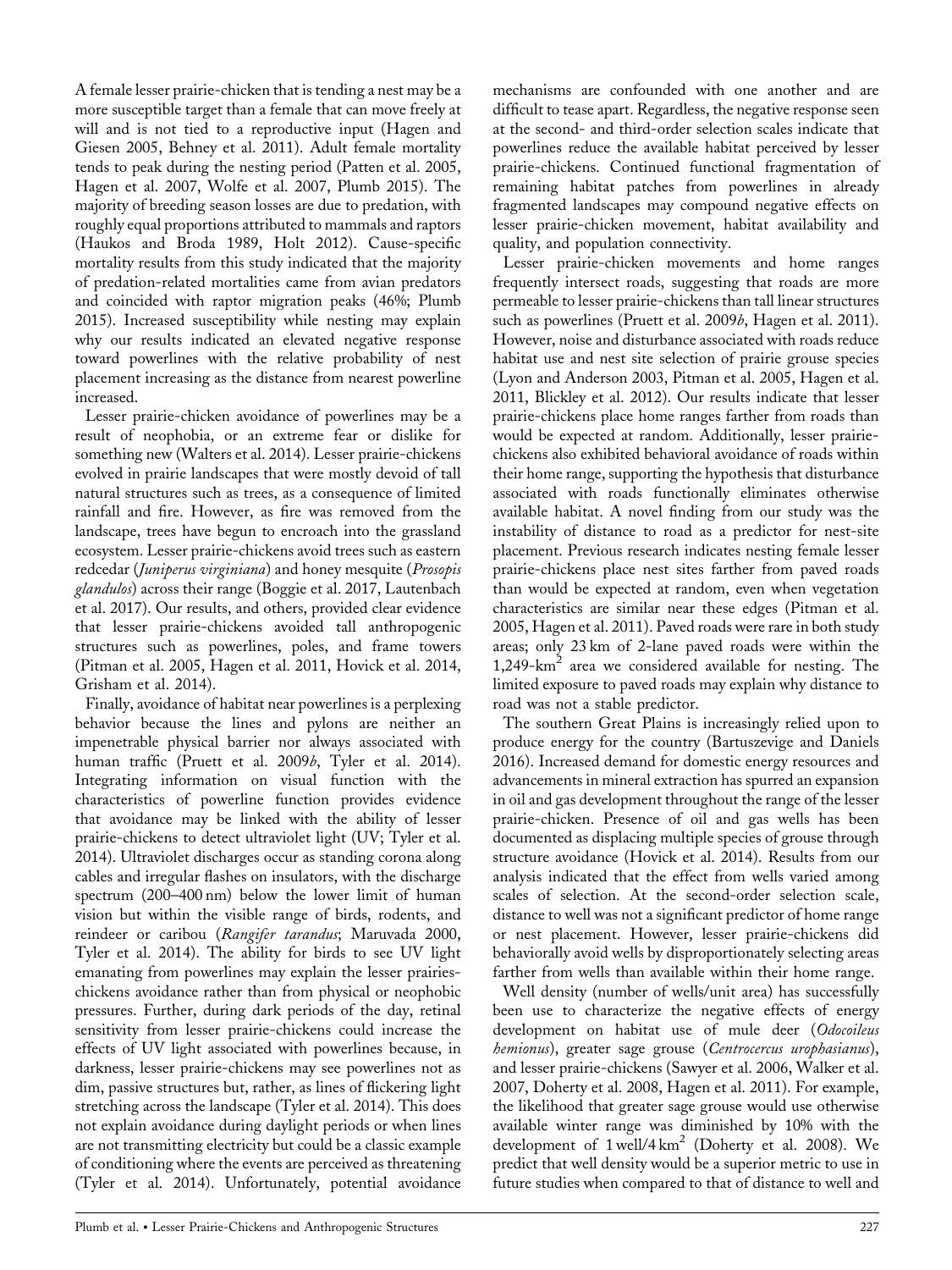that lesser prairie-chickens will place home ranges and nests in areas with lower well density than available. Further, research investigating well density should also investigate the effect of well distribution and clustering to aid conservation decisions on mitigating the effects of oil and gas development.

Contrary to our prediction, we did not record heightened within home range avoidance of anthropogenic structures during critical nesting and brood-rearing phases. However, at the home range and nest site selection scale, lesser prairiechickens exhibited heightened sensitivity when placing nests compared to home range centroids; females were more than twice as likely to place a nest 3 km from a powerline than 0 km, whereas the probability of home range placement increased by only 65% over the same distance. There was no measurable within home range avoidance of anthropogenic structures during the brooding phase, which was inconsistent with other breeding season phases.

Increased development of anthropogenic structures on the landscape, especially in grassland cover types, could have profound effects on population viability. Functional habitat loss, especially for nesting, from increased development could prove detrimental to demographic rates (Holloran 2005, Doherty et al. 2008). If females choose to use habitat with increased structure densities for reproduction, such decisions may lead to nest, brood, or female mortality greater than natural variability and the grassland habitat would become an ecological trap (Aldridge and Boyce 2007). Furthermore, if displacement or a resulting ecological trap affects productivity of the area, persistence of leks and the occupancy of these patches may diminish over time and lead to decreases in local populations (Hagen et al. 2011).

Reduction in habitat quality has been implicated as a contemporary mechanism for continued decreases in lek attendance, persistence, and associated population declines (Haukos and Zavaleta 2016, Rodgers 2016). Our results combined with others (Robel et al. 2004, Pitman et al. 2005, Hagen et al. 2011, Grisham et al. 2014) demonstrate the negative effects of anthropogenic development on home range placement, nest site selection, and space use by lesser prairie-chickens. Increasing evidence clearly supports the contention that disturbance and encroachment from anthropogenic structures continually degrade remaining habitat fragments that support lesser prairie-chicken populations.

## MANAGEMENT IMPLICATIONS

Increasing buffer distances for distribution lines, secondary roads, and oil and gas pads to  $>550$  m,  $>350$  m, and  $>450$  m, respectively, would maximize effectiveness of mitigation measures by management agencies. Grassland habitats within approximately 3 km of home range centroids and nest sites would benefit from protection from any initial or further anthropogenic disturbances. Removing or burying powerlines and decommissioning roads that penetrate or border remaining grassland patches, will likely reduce lesser prairie-chicken avoidance and increase habitat at multiple scales. Decommissioning and reclaiming retired well structures and pads may mitigate lesser prairie-chicken avoidance, with the priority for well sites in intact grasslands. If constructing anthropogenic structures in lesser prairiechicken habitat is necessary, efforts to reduce avoidance and increase home range and nest placement may include clustering structures together on the periphery of habitat patches or near already compromised areas such as heavily trafficked or paved roads, current standing structures, or agricultural fields.

# ACKNOWLEDGMENTS

Any use of trade, firm, or product names is for descriptive purposes only and does not imply endorsement by the United States Government. We thank K. E. Sexson, J. L. Kramer, M. W. Mitchener, J. A. Prendergast, P. G. Kramos, A. A. Flanders, J. Reitz, B. S. T. Hyberg, J. D. Kraft, and J. D. Lautenbach for their assistance with the project. We appreciate all of the assistance from M. Bain, the Smoky Valley Ranch of The Nature Conservancy, private landowners for allowing us access to their land to conduct this research, and all of the technicians who assisted with this research. Funding for the project was provided by Kansas Wildlife, Parks, and Tourism (Federal Assistance Grant KS W-73-R-3); United States Department of Agriculture Farm Services CRP Monitoring, Assessment, and Evaluation (12-IA-MRE CRP TA number 7, KSCFWRU RWO 62); and Natural Resources Conservation Service, Lesser Prairie-Chicken Initiative.

## LITERATURE CITED

- Aldridge, C. L., and M. S. Boyce. 2007. Linking occurrence and fitness to persistence: habitat-based approach for endangered greater sage-grouse. Ecological Applications 17:508–526.
- Allred, B. W., W. K. Smith, D. Twidwell, J. H. Haggerty, S. W. Running, D. E. Naugle, and S. D. Fuhlendorf. 2015. Ecosystem services lost to oil and gas in North America: net primary production reduced in crop and rangelands. Science 348:401–402.
- Bartuszevige, A. M., and A. Daniels. 2016. Impacts of energy development, anthropogenic structures, and land use change on lesser prairie-chickens. Pages 205–220 in D. A. Haukos and C. W. Boal, editors. Ecology and conservation of lesser prairie-chickens. Studies in Avian Biology. CRC Press, Boca Raton, Florida, USA.
- Bedrosian, B., and D. Craighead. 2007. Evaluation of techniques for attaching transmitters to common raven nestlings. Northwestern Naturalist 88:1–6.
- Behney, A. C., C. W. Boal, H. A. Whitlaw, and D. R. Lucia. 2011. Interactions of raptor and lesser prairie-chicken at leks in the Texas Southern High Plains. Wilson Journal of Ornithology 123:332–338.
- Belsley, D. A., E. Kuh, and R. E. Welsch. 1980. Regression diagnostics: identifying influential data and sources of collinearity. John Wiley and Sons, New York, New York, USA.
- Beyer, H. L. 2012. Geospatial Modelling Environment (version 0.7.2.0). <http://www.spatialecology.com/gme>. Accessed 07 Jan 2013.
- Blickley, J. L., D. Blackwood, and G. L. Patricelli. 2012. Experimental evidence for the effects of chronic noise on the abundance of greater sagegrouse at leks. Conservation Biology 26:461–471.
- Boal, C. W. 2016. Predation and lesser prairie-chickens. Pages 145–158 in D. A. Haukos and C. W. Boal, editors. Ecology and conservation of lesser prairie-chickens. Studies in Avian Biology. CRC Press, Boca Raton, Florida, USA.
- Boal, C. W., and D. A. Haukos. 2016. The lesser prairie-chicken: a brief introduction to the grouse of the southern Great Plains. Pages 1–14 in D. A. Haukos and C. W. Boal, editors. Ecology and conservation of lesser prairie-chickens. Studies in Avian Biology. CRC Press, Boca Raton, Florida, USA.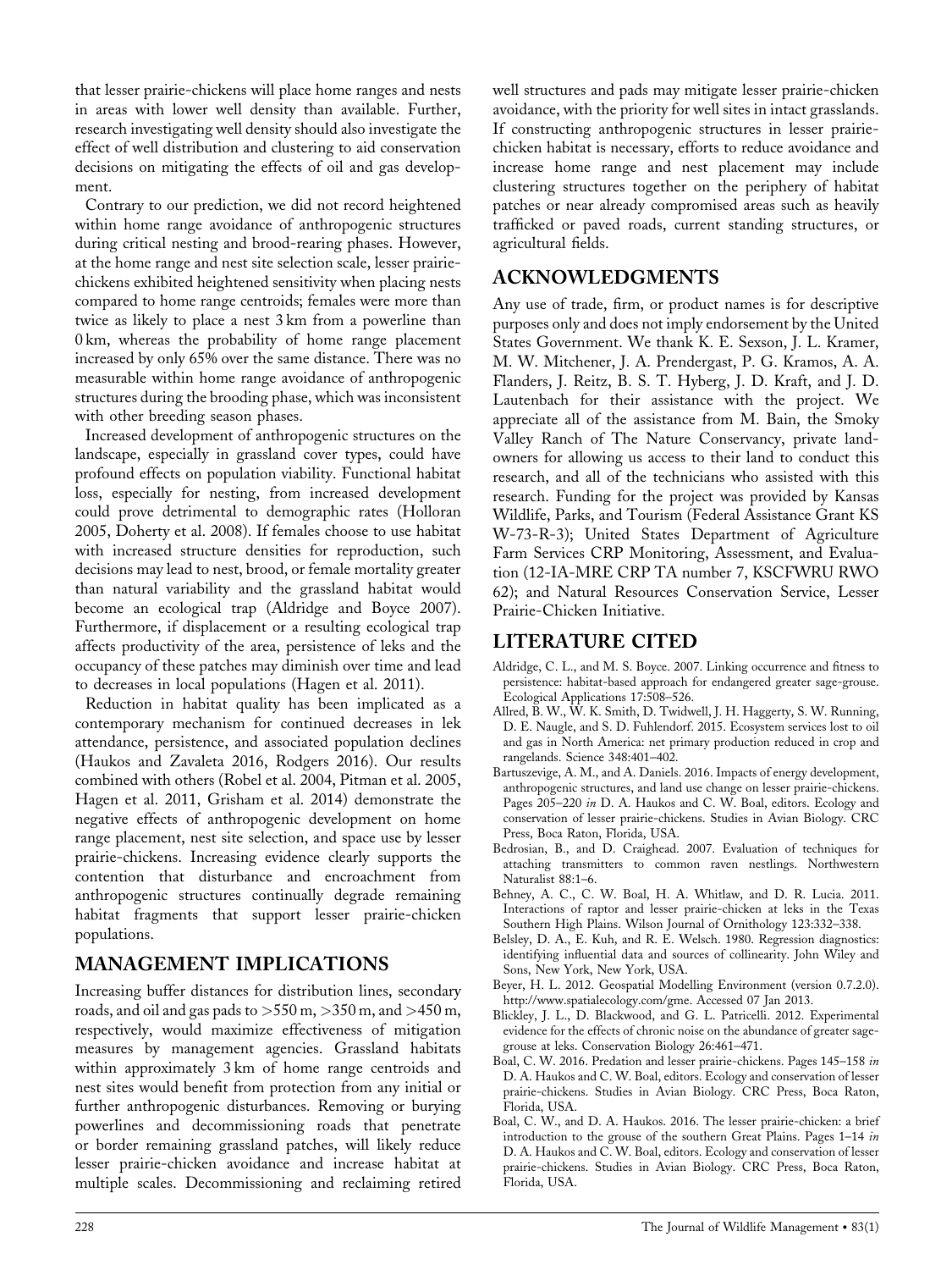- Boggie, M. A., C. R. Strong, D. Lusk, S. C. Carleton, W. R. Gould, R. L. Howard, C. Nichols, M. Falkowski, and C. A. Hagen. 2017. Impacts of mesquite distribution on seasonal space use of lesser prairie-chickens. Rangeland Ecology & Management 70:68–77.
- Boyce, M. S., P. R. Vernier, S. E. Nielsen, and F. K. Schmiegelow. 2002. Evaluating resource selection functions. Ecological Modelling 157:281–300.
- Bullard, F. 1991. Estimating the home range of an animal: a Brownian Bridge approach. Thesis, University of North Carolina, Chapel Hill, USA.
- Burnham, K. P., and D. R. Anderson. 2002. Model selection and multimodel inference: a practical information-theoretic approach. Springer, New York, New York, USA.
- Calenge, C. 2006. The package adehabitat for the R software: a tool for the analysis of space and habitat use by animals. Ecological Modelling 197:516–519.
- Carpenter, J., C. L. Aldridge, and M. S. Boyce. 2010. Sage-grouse habitat selection during the winter in Alberta. Journal of Wildlife Management 74:1806–1814.
- Cochran, W. W., and R. D. Lord Jr. 1963. A radio-tracking system for wild animals. Journal of Wildlife Management 27:9–24
- Copelin, F. F. 1963. The lesser prairie chicken in Oklahoma. Technical Bulletin No. 6. Oklahoma Department of Wildlife Conservation, Oklahoma City, USA.
- Doherty, K. E., D. E. Naugle, B. L. Walker, and J. M. Graham. 2008. Greater sage-grouse winter habitat selection and energy development. Journal of Wildlife Management 72:187–195.
- Dusang, D. 2011. Impacts of energy development on lesser prairie-chicken ecology and management. Thesis, University of Oklahoma, Norman, USA.
- Fields, T. L., G. C. White, W. C. Gilgert, and R. D. Rodgers. 2006. Nest and brood survival of lesser prairie-chickens in west central Kansas. Journal of Wildlife Management 70:931–938.
- Godar, A. 2016. Influence of climate change and land use on lesser prairiechicken (Tympanuchus pallidicinctus) population persistence in the sand sagebrush and short-grass prairie. Thesis, Texas Tech University, Lubbock, USA.
- Griffin, C. 2016. The influence of environmental and landscape variables on lesser prairie-chickens in the sand shinnery oak prairie ecoregion of Texas and New Mexico and the mixed-grass prairie ecoregion of Oklahoma and Kansas. Thesis, Texas Tech University, Lubbock, USA.
- Grisham, B. A., P. K. Bordsdorf, C. W. Boal, and K. K. Boydston. 2014. Nesting ecology and nest survival of lesser prairie-chickens on the southern High Plains of Texas. Journal of Wildlife Management 78:857–866.
- Hagen, C. A. 2010. Impacts of energy development on prairie grouse ecology: a research synthesis. Transactions of the North American Wildlife and Natural Resources Conference 75:96–103.
- Hagen, C. A., and K. M. Giesen. 2005. Lesser prairie-chicken (Tympanuchus pallidic in ctus). Account 364 in A. Poole, editor. The birds of North America. Cornell Lab of Ornithology, Ithaca, New York, USA.
- Hagen, C. A., B. A. Grisham, C. W. Boal, and D. A. Haukos. 2013. A meta-analysis of lesser prairie-chicken nesting and brood-rearing habitats: implications for habitat management. Wildlife Society Bulletin 37:750–758.
- Hagen, C. A., B. E. Jamison, K. M. Giesen, and T. Z. Riley. 2004. Guidelines for managing lesser prairie-chicken populations and their habitats. Wildlife Society Bulletin 32:69–82.
- Hagen, C. A., J. C. Pitman, T. M. Loughin, B. K. Sandercock, R. Robel, and R. D. Applegate. 2011. Impacts of anthropogenic features on habitat use by lesser prairie-chickens. Pages 63–76 in B. K. Sandercock, K. Martin, and G. Segelbacher, editors. Ecology, conservation, and management of grouse: Published for the Cooper Ornithological Society. University of California Press, Berkeley, USA.
- Hagen, C. A., J. C. Pitman, B. K. Sandercock, R. J. Robel, and R. D. Applegate. 2007. Age-specific survival and probable causes of mortality in female lesser prairie-chickens. Journal of Wildlife Management 71:518–525.
- Hagen, C. A., B. K. Sandercock, J. C. Pitman, R. J. Robel, and R. D. Applegate. 2008. Spatial variation in lesser prairie-chicken demography: a sensitivity analysis of population dynamics and management alternatives. Journal of Wildlife Management 73:1325–1332.
- Hall, L. S., P. R. Krausman, and M. L. Morrison. 1997. The habitat concept and a plea for standard terminology. Wildlife Society Bulletin 25:171–182.
- Handcock, M. S. 2007. Estimates of the resource utilization function. [http://](http://CRAN.R-project.org/package=RUF) [CRAN.R-project.org/package](http://CRAN.R-project.org/package=RUF)=RUF. Accessed 25 Dec 2014.
- Haukos, D. A., and G. S. Broda. 1989. Northern harrier (Cercus cyaneus) predation of lesser prairie-chicken (Tympanuchus pallidicinctus). Journal of Raptor Research 23:182–183.
- Haukos, D. A., L. M. Smith, and G. S. Broda. 1990. Spring trapping of lesser prairie-chickens. Journal of Field Ornithology 61:20–25.
- Haukos, D. A., and J. C. Zavaleta. 2016. Habitat. Pages 99-132 in D. A. Haukos and C. W. Boal, editors. Ecology and conservation of lesser prairie-chickens. Studies in Avian Biology. CRC Press, Boca Raton, Florida, USA.
- High Plains Regional Climate Center [HPRCC]. 2017. County level data. [https://hrpcc.unl.edu/datasets.php?set](https://hrpcc.unl.edu/datasets.php?set=CountyData)=CountyData. Accessed 1 sep 2017.
- High Plains Regional Climate Center [HPRCC]. 2018. High Plains RCC CLIMOD.<https://climod.unl.edu/>. Accessed 22 Jun 2018.
- Holloran, M. J. 2005. Greater sage-grouse (Centrocercus urophasianus) population response to natural gas field development in western Wyoming. Dissertation, University of Wyoming, Laramie, USA.
- Holt, R. D. 2012. Breeding season demographics of a lesser prairie-chicken (Tympanuchus pallidicinctus) population in the northeast of the Texas panhandle. Dissertation, Texas Tech University, Lubbock, USA.
- Horne, J. S., E. O. Garton, S. M. Krone, and J. S. Lewis. 2007. Analyzing animal movements using Brownian Bridges. Ecology 88:2354–2363.
- Hovick, T. J., R. D. Elmore, D. K. Dahlgren, S. D. Fuhlendorf, and D. M. Engle. 2014. Evidence of negative effects of anthropogenic structures on wildlife: a review of grouse survival and behavior. Journal of Applied Ecology 51:1680–1689.
- Jamison, B. E. 2000. Lesser prairie-chicken chick survival, adult survival, and habitat selection and movements of males in fragmented rangelands of southwestern Kansas. Thesis, Kansas State University, Manhattan, USA.
- Johnson, D. H. 1980. The comparison and usage and availability measurements for evaluating resource preference. Ecology 61:65–71.
- Kansas State University [KSU]. 2018. Normal annual precipitation map. [http://climate.k-state.edu/basics/.](http://climate.k-state.edu/basics/) Accessed 22 Jun 2018.
- Kertson, B. N., and J. M. Marzluff. 2011. Improving studies of resource selection by understanding resource use. Environmental Conservation 38:18–27.
- Lautenbach, J. M., R. T. Plumb, S. G. Robinson, C. A. Hagen, D. A. Haukos, and J. C. Pitman. 2017. Lesser prairie-chicken avoidance of trees in a grassland landscape. Rangeland Ecology & Management 70:78–86.
- Lauver, C. L., K. Kindscher, F. L. Don, and R. Schneider. 1999. A classification of the natural vegetation of Kansas. Southwestern Naturalist 44:421–443.
- Lyon, A. G., and S. H. Anderson. 2003. Potential gas development impacts on sage grouse nest initiation and movement. Wildlife Society Bulletin 31:486–491.
- Manly, B. F. J., L. L. McDonald, D. L. Thomas, T. L. McDonald, and W. P. Erickson. 2002. Resources selection by animals: statistical design and analysis for field studies. Second edition. Kluwer Academic Publishers, Boston, Massachusetts, USA.
- Maruvada, P. S. 2000. Corona performance of high voltage transmission lines. Research Studies Press, Baldock, Herfordshire, United Kingdom.
- Marzluff, J. M., J. J. Millspaugh, P. Hurvitz, and M. S. Handcock. 2004. Relating resources to a probabilistic measure of space use: forest fragments and Stellar's jays. Ecology 85:1411–1427.
- McDonald, L., G. Beauprez, G. Gardner, J. Griswold, C. Hagen, F. Hornsby, D. Klute, S. Kyle, J. Pitman, and T. Rintz. 2014. Range-wide population size of the lesser prairie-chicken: 2012 and 2013. Wildlife Society Bulletin 38:536–546.
- McDonald, L., K. Nasman, T. Rintz, F. Hornsby, and G. Gardner. 2017. Range-wide population size of the lesser prairie-chicken: 2012 to 2017. Western EcoSystems Technology, Inc. (WEST), Laramie, Wyoming, **USA**
- McLachlan, M. 2012. Playa Lakes Joint Venture landcover accuracy assessment report. Playa Lakes Joint Venture, Lafayette, Colorado, USA.
- Naugle, D. E., K. E. Doherty, B. L. Walker, M. J. Holloran, and H. E. Copeland. 2011. Energy development and greater sage-grouse. Studies in Avian Biology 38:489–504.
- Nielson, R. M., H. Sawyer, and T. L. McDonald. 2012. BBMM: Brownian Bridge movement model. [http://CRAN.R-project.org/package](http://CRAN.R-project.org/package=BBMM)=BBMM. Accessed 20 Jul 2014.